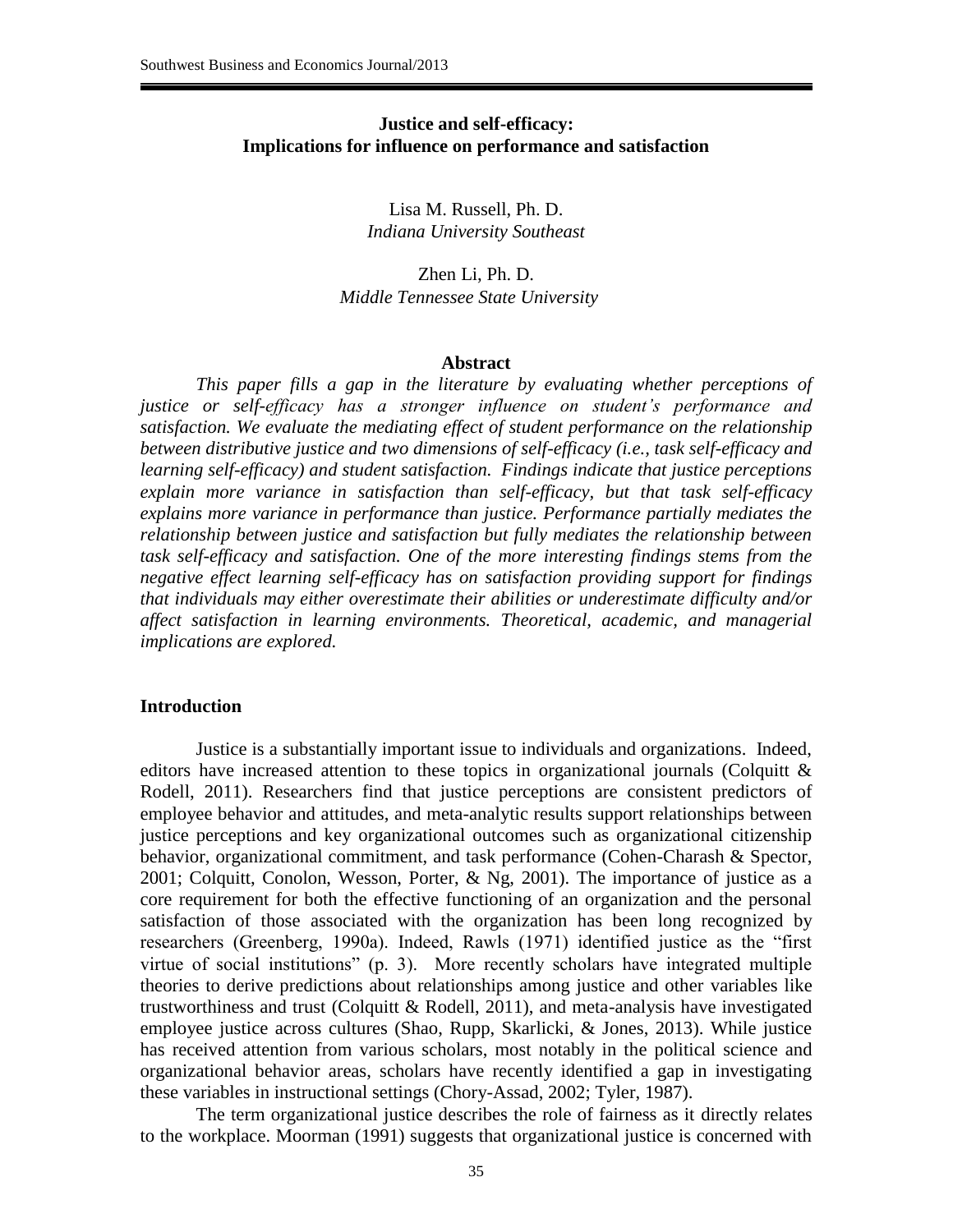individual's perceptions of whether they have been treated fairly in the workplace and how these perceptions influence other work related variables. Distributive justice and procedural justice are two sources of organizational justice frequently cited in the literature (Folger & Greenberg, 1985). Distributive justice describes the fairness of outcomes an individual receives and procedural justice describes the fairness of the procedures used to determine those outcomes. Distributive justice, however, appears to be a more important predictor of personal outcomes (e.g., satisfaction with pay level or grades) than procedural justice (McFarlin & Sweeney, 1992). Just as instructional researchers have examined traditionally organizational concepts (e.g., Chen 2000; Chory-Assad, 2002; Chory & McCrosky, 1999; Richmond & McCrosky, 1993), the present study draws from organizational justice literature in examining justice perceptions and consequences in an instructional setting.

Satisfaction in the workplace is directly related to the performance of an individual, and Cohen-Charash and Spector (2001) found that most satisfaction measures are related to organizational justice. The extent to which individuals are able to satiate their needs through task performance is reflected in their level of satisfaction. Fryxell & Gordon (1989) found that perceptions of linkages between effort, performance, and reward were important correlates of their satisfaction. Instructional researchers evaluate student outcomes such as satisfaction and affective learning in both traditional and nontraditional classrooms such as online classes (Chory-Assad, 2002; Swan, 2001), and the present study evaluates satisfaction among students.

Self-efficacy is considered one of the best dispositional predictors of satisfaction and performance (Judge  $& Bono, 2001$ ). In their meta-analysis of the relationships between 4 traits with satisfaction, Judge and Bono (2001) found the estimated true score correlations to be 0.26 for self-esteem, 0.45 for generalized self-efficacy, 0.32 for locus of control, and 0.24 for emotional stability. The estimated true score correlations between the 4 traits with job performance were 0.26 for self-esteem, 0.23 for generalized selfefficacy, 0.22 for locus of control, and 0.19 for emotional stability.

Although the justice-performance-satisfaction relationship and the self-efficacyperformance-satisfaction relationships have been considered separately in the literature (e.g., Awamlch & Al-Dmour, 2004; Ang, & Van Dyne & Begley, 2003), there is no evidence the streams of research have been simultaneously integrated. The purpose of this study is to test a model of justice and self-efficacy that has implications for student performance and satisfaction. Specifically, we want to determine which construct, justice or self-efficacy, has more influence on performance and satisfaction. The theoretical model depicting the relationships among these constructs is presented below in Figure 1.

**Figure 1:** *Theoretical relationship among justice, self-efficacy, performance* **and satisfaction.**

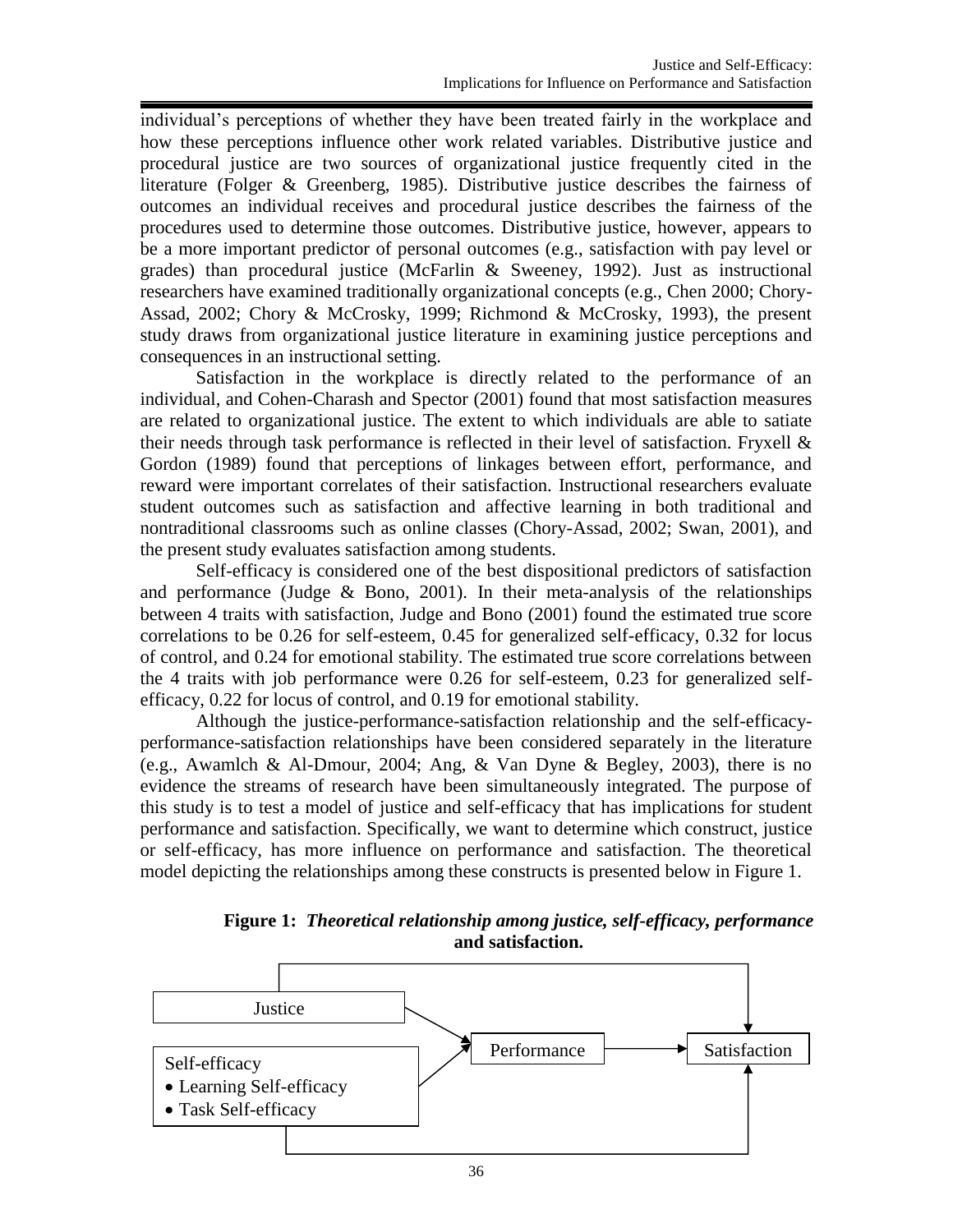## **Theoretical Framework and Hypotheses**

## **Organizational Justice**

Organizational justice has received increased attention as a research stream in organizational behavior (Colquitt & Rodell, 2011) and instructional research (e.g., Chen 2000; Chory-Assad, 2002; Chory & McCrosky, 1999; Richmond & McCrosky, 1993). While early studies of fairness in psychology date back to Adams' (1963, 1965) work on equity theory, studies conducted over the last two decades comprise the bulk of research involving organizational justice and researchers have studied the influence of justice in various contexts on multiple outcomes. Monin, Noorderhaven, Vaara, & Kroon (2013) recently evaluated the role of justice norms in post-merger integration, how they evolve as organizational integration unfolds over time, and how norms of justice are enacted through intergroup dynamics. Thus, researchers attribute importance to fairness in organizational life. This is evidenced by the over 500 empirical and theoretical papers focusing on issues of fairness and justice (Cohen-Charash & Spector, 2001, Shao, et al., 2013). For the purpose of this paper, organizational fairness and organizational justice are viewed as interchangeable terms.

Distributive justice models were among the first justice archetypes (Adams, 1963, 1965) emphasizing the perceived fairness of outcomes. The study of procedural justice – "the perceived fairness of the process by which outcomes are arrived" (Cohen-Charash  $\&$ Spector, 2001: 279) – followed when equity theory and other distributive justice models failed to adequately explain and predict peoples' reactions to perceived injustice. Greenberg (1990a) cautions researchers to remember that the earliest theories of social justice, which were applied to organizations, were derived for a specific purpose – to test principles of justice in general social interaction, not organizations in particular. More recent research and conceptual models are sensitive to variables and issues that directly affect organizations, and management researchers have studied justice at multiple levels (e.g., individual, group, and organizational). Bies & Moag (1986) introduced the concept of interactional justice, focusing on the interpersonal treatment and communication by managers to employees. Cohen-Charash and Spector (2001) have since found empirical merit of the distinction among the three types of organizational justice – distributive justice, procedural justice, and interactional justice. The distinction between interactional justice and distributive justice is clearly supported (Alexander & Ruderman, 1987; Folger & Konovsky, 1989; Gollinad, 1994; Sweeney & McFarlin, 1993), and Cropanzano & Greenberg (1997) confirm the basic distinction between fairness of process and fairness of outcome when they suggest that interactional justice is really a subcomponent of procedural justice.

There is less agreement, however, on the distinction between procedural justice and distributive justice, with some authors supporting the distinction (Colquitt, 1999; Cropanzano & Prehar, 1999; Moorman, 1991) and others questioning it (Tyler & Bies, 1990). McFarlin and Sweeney (1992) found distributive justice measures to be a more important predictor of personal outcomes, whereas procedural justice measures are a more important predictor of organizational outcomes. Thus, we use distributive justice scales to measure perceptions of organizational justice. The term justice will be used to describe our findings from these distributive justice scales, and we investigate the relationship among perceived fairness of outcomes, dimensions of self-efficacy, performance, and satisfaction – operationalized at the individual level.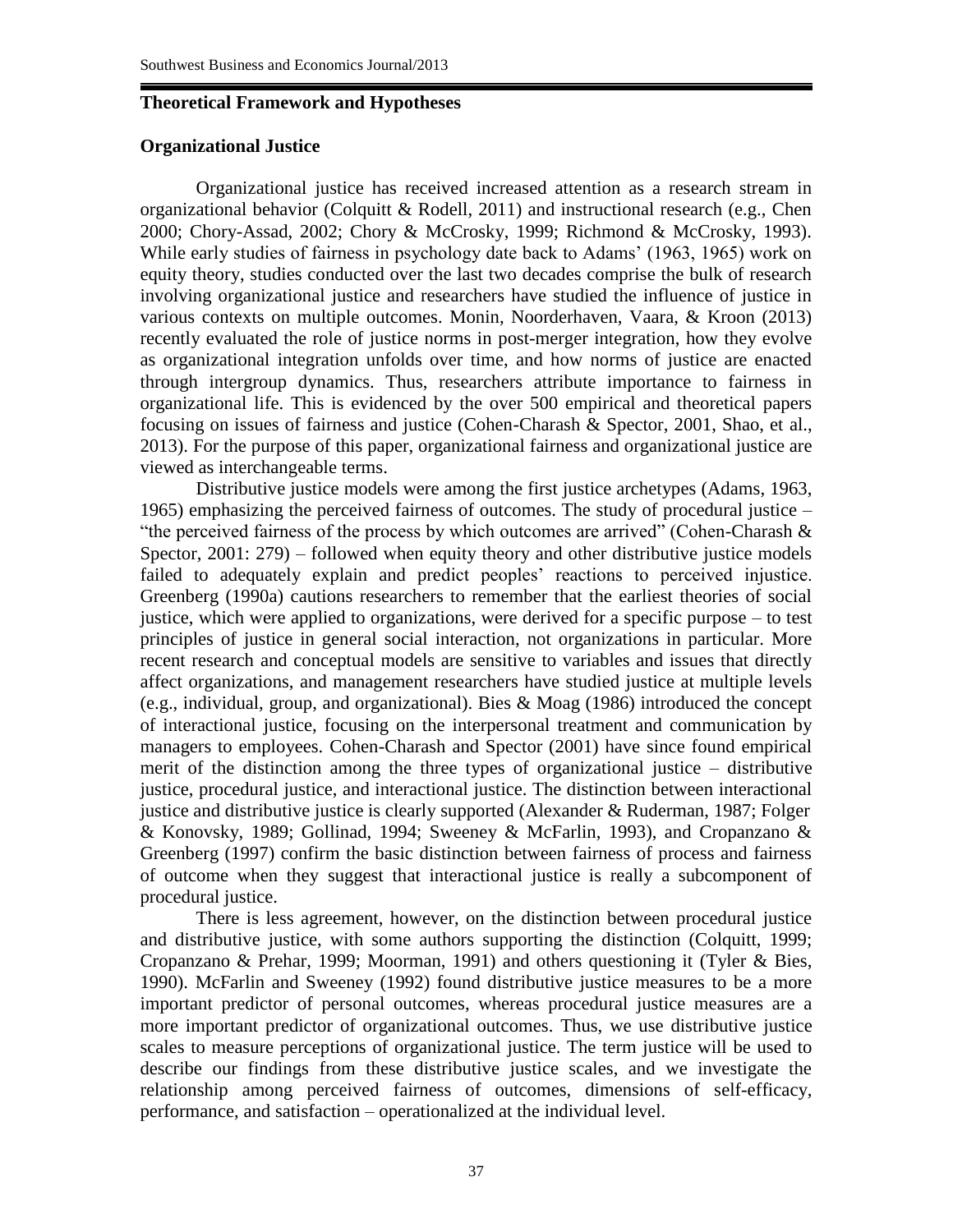#### **Justice, Performance, and Satisfaction**

There are conceptual reasons, and both empirical and theoretical support, for expectations that justice is directly related to performance and satisfaction, albeit for different reasons. Distributive justice is fostered when appropriate allocation norms are utilized in delivering key outcomes (Leventhal, 1976). In both business and academic contexts, the appropriate norm is equity, where allocation of outcomes is largely tied directly to inputs (e.g., hour/years worked toward a promotion or reward; hours allocated to study of course materials). Justice is likely to be relevant to performance because the harder one works or prepares the more likely they are to optimize performance relative to respective input. Justice is germane to satisfaction because equity has important affective and cognitive consequences. Inequity distress (e.g., anger from underpayment inequity, guilt form overpayment inequity) is often a direct consequence of inequitable allocations (Adams, 1965). Moreover, failing to make equitable decisions about something as salient to the individual as a job promotion, bonus, or course grades could undermine the competence, reliability, and dedication of an authority figure.

Researchers have examined the perceived fairness and the relationship of justice perceptions to numerous criterion variables (Walster, Walster, & Bersheid, 1978). In their investigation of justice for example, Walster and colleagues (1978) found that both quality and quantity of work are two outcome variables. Because distributive justice focuses on outcomes, it is related primarily to cognitive, affective, and behavioral reactions to specific outcomes (Cohen-Charash & Spector, 2001). Perceptions of the fairness of a particular outcome affect both emotions and cognitions. As these perceptions either persist or increase, behavior such as performance and/or satisfaction is influenced.

Equity theory (Adams, 1963, 1965) suggests that both fairness and satisfaction are influenced by perceptions of equity in outcome distributions. Gilliand  $& Chan (2001)$ suggest that a conceptual overlap and a distinction between outcome fairness and outcome satisfaction exist. McFarlin and Sweeney (1992), however, distinguish between fairness and satisfaction. They suggest that fairness is an antecedent to satisfaction.

Adams' equity theory also provides a theoretical explanation to the distributive justice effect on performance, which indicates that individuals can alter their work performance to restore justice. When perceived they are treated fairly, individuals are more likely to be motivated to improve task performance; however, when they feel unfairly treated, individuals may decrease their quality and quantity of work to seek a stronger sense of balance. The direct relationship between distributive justice and performance is affirmed in a recent empirical study conducted by Wang et al. (2010).

Social exchange theory is used by a growing number of researchers to explain the connection between distributive justice and performance (Colquitt, LePine, Piccolo, Zapata, & Rich, 2012; Dirks & Ferrin, 2002). If justice is perceived as fairly allocated, a high quality of social exchange will ensue. Researchers have used occupational trust in evaluating self-efficacy (Otto, Glaser, & Dalbert, 2009), and studies evaluating trust are pertinent in establishing theoretical and empirical associations between justice, selfefficacy, and both satisfaction and performance. A number of meta-analytic studies reveal a positive relationship between organizational justice and outcomes such as trust (Dirks & Ferrin 2002).

When trust is present, uncertainty about outcomes is reduced and individuals are more convinced to contribute to their performance. Colquitt et al. (2012) conducted an empirical study to demonstrate that trust, as an uncertainty reducer and an exchange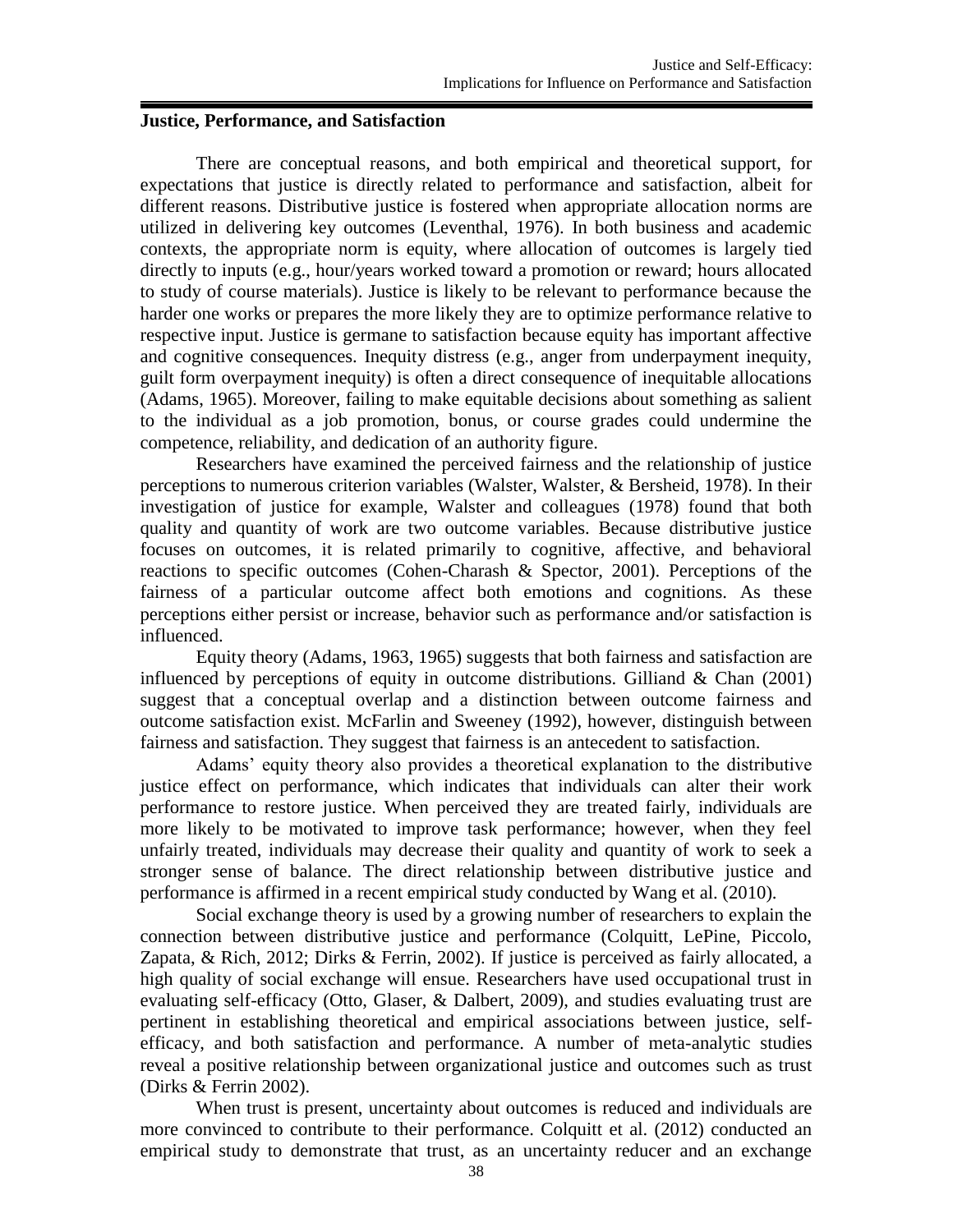deepener, can foster the positive relationship between the organizational justice and performance.

As such, we predict that justice will be positively related to both satisfaction and performance.

H1a: Justice is positively related to satisfaction.

H1b: Justice is positively related to performance.

## **Self-efficacy**

Self-efficacy is embodied in Bandura's social cognitive theory. Bandura (1977) defined self-efficacy as judgment of one's own capabilities to organize and execute courses of action required to achieve a desired objective. The effort one expends, and the persistence which they exhibit in the face of obstacles or failures, are influenced by efficacy expectations.

Individuals possess various levels of self-efficacy. Individuals with high selfefficacy view themselves successfully completing a task (Bandura, 1977). This high selfefficacy is then reinforced and can generalize to other, distinct tasks. Individuals with low self-efficacy view themselves as failing at a task or focusing on the negative aspects of how things can go wrong. The effects of failure are partly dependent on the timing and total pattern of experiences surrounding the failure. Low self-efficacy can function as a self-fulfilling prophecy and affect other tasks as well.

## **Self-efficacy, Performance, and Satisfaction**

There are shared origins to efficacy expectations (Smith, Kass, Rotunda, & Schnieder, 2006). Bandura (1977) identifies four principal sources upon which one's selfefficacy is based. These include performance accomplishments, vicarious experience, verbal persuasion, and physiological states/emotional arousal. Because it is based on personal mastery experiences, performance is considered especially influential (Bandura, 1977).

Self-efficacy has been shown to affect performance in a variety of situations. Studies of self-efficacy and the workplace, sports, sales, and employee training are but a few. Stajkovic and Luthans (1998) conducted a meta-analysis considering self-efficacy in the workplace. Their review of 114 studies found a significant positive relationship between self-efficacy and work-related performance. Mortiz et al. (2000) conducted an additional meta-analytic review of 45 studies involving sports. They found a significant positive correlation between self-efficacy measures and performance.

Self-efficacy has also been found to be an antecedent to performance among salespersons. Krishnan, Netenmeyer, and Boles (2003) found that self-efficacy has both direct and indirect effects on sales performance. The self-efficacy-performance relationship has also been examined in employee training. Both general and specific selfefficacy improves performance through enhanced performance expectancy associated with employee training intervention (Schwoerer, May, Hollensbe, and Mencl, 2005). These studies coupled with the moderate, positive findings of the above cited metaanalyses clearly indicate that there is a positive relationship between self-efficacy and performance. Researchers have also found relationships between justice perceptions and self-efficacy. Otto and colleagues (Otto et al., 2009) investigated whether justice perceptions would enhance evaluations of working life (i.e., job satisfaction, organizational commitment) and both increase occupational trust (i.e., entrepreneurial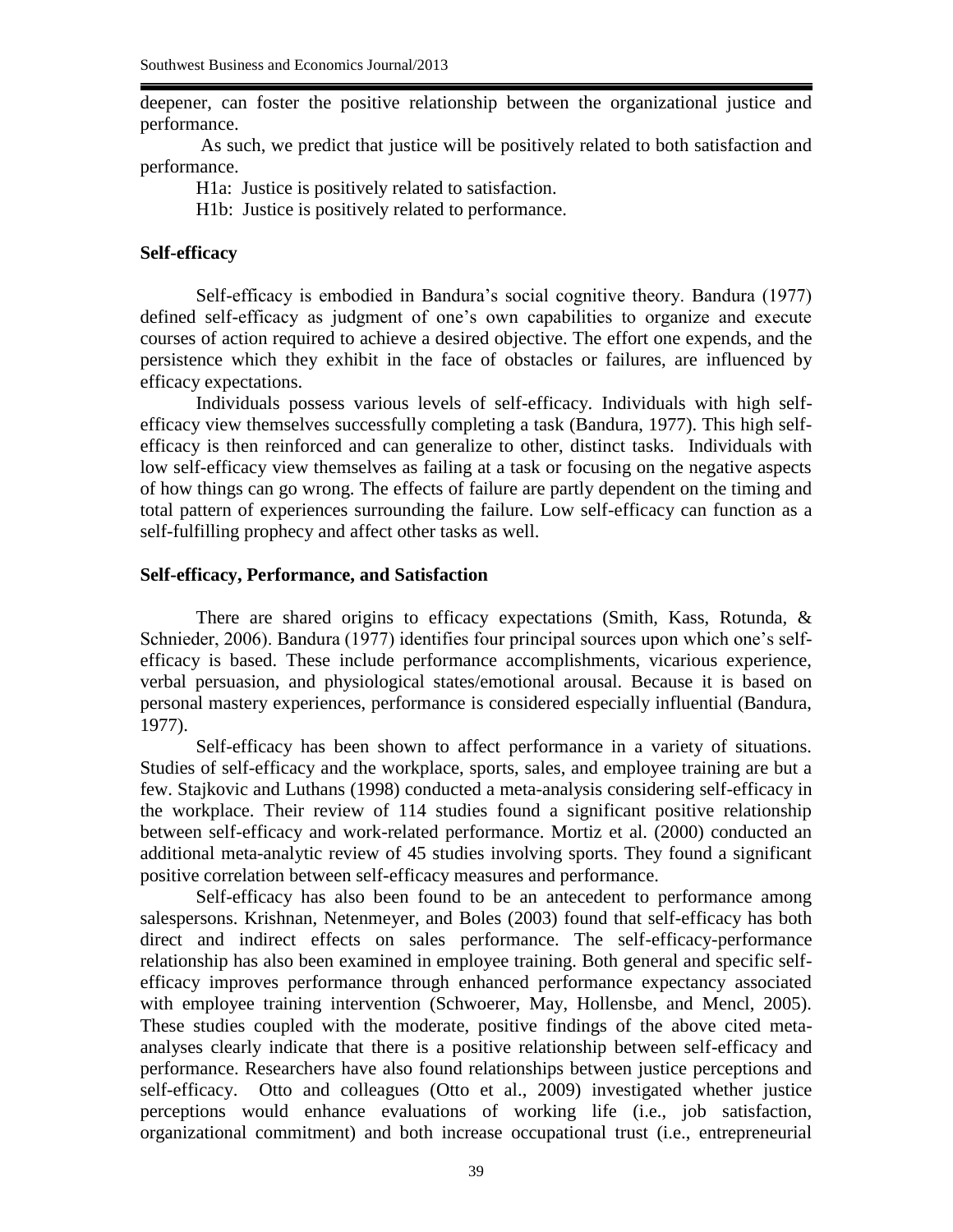self-efficacy, occupational self-efficacy) and mental health (i.e., life satisfaction, selfesteem). Findings indicate that justice perceptions positively influence both mental health and occupational trust among all participant groups.

#### **Learning Self-efficacy, Performance, and Satisfaction**

Another area of self-efficacy involves learning. Potosky and Ramakrishna (2002) distinguish between self-efficacy and learning self-efficacy (LSE) in their study investigating the moderating role of updating climate perceptions in the relationship between goal orientation, self-efficacy, and job performance. They identify LSE as the beliefs associated with one's ability to learn and adapt in an organizational environment.

Their study found that learning self-efficacy mediated the relationship between performance goal orientation and job performance.

A substantial amount of research has focused on the role that self-efficacy plays as a motivational mechanism allowing the mobilization of effort, cognitive resources, and actions necessary for performance (Gist & Mitchell, 1992), yet little research has focused on the direct effects of LSE on performance or satisfaction outcomes. Zimmerman and colleagues found general support for the relationship between efficacy and learning performance, but efficacy generally functioned indirectly as a mediator or moderator. Zimmerman (1995) investigated the relationship between self-efficacy and academic performance and results from that study indicate that a high sense of self-efficacy results in better academic achievement and performance at the college level. Zimmerman, Bandura, and Martinez-Pons (1992) found a positive relationship between student's beliefs in their efficacy for self-regulated learning and their perceived self-efficacy for academic achievement. This, in turn, influences the individual's academic goals and ultimately their academic achievement.

While the overall relationship between LSE and performance has been studied, the direction of the relationship has not been directly investigated. Steele-Johnson et al. (2000) found a positive relationship between performance orientation and self-efficacy, but this relationship was conditional. The relationship only held when scheduling tasks were simple and required fewer attentional resources. Phillips and Gully (1997) report a similar finding between performance-goal orientation and self-efficacy, but under more challenging circumstances of a college exam. Nesbit  $& Burton (2006) found an$ interaction between grade outcomes and negative justice perceptions. Specifically, poor performers with negative justice perceptions had subsequently lower self-efficacy and satisfaction than those with no injustice perceptions. Self-efficacy rose, however, if students with negative justice perceptions also received high performance feedback. Thus, justice, self-efficacy, satisfaction and performance are related for students participating in this study. The following hypotheses are based on the above discussion:

H2a: Learning self-efficacy is positively related to performance.

H2b: Learning self-efficacy is positively related to satisfaction.

#### **Task Self-efficacy, Performance and Satisfaction**

Bandura (1982, 1986, and 1997) suggests that self-efficacy is primarily taskspecific. Kanfer (1987) defines task-specific self-efficacy (TSE) as an individual's intention to allocate effort to achieve targeted levels of performance. Weigane & Stockhan (2000) contend that task-specific measurement of self-efficacy is necessary to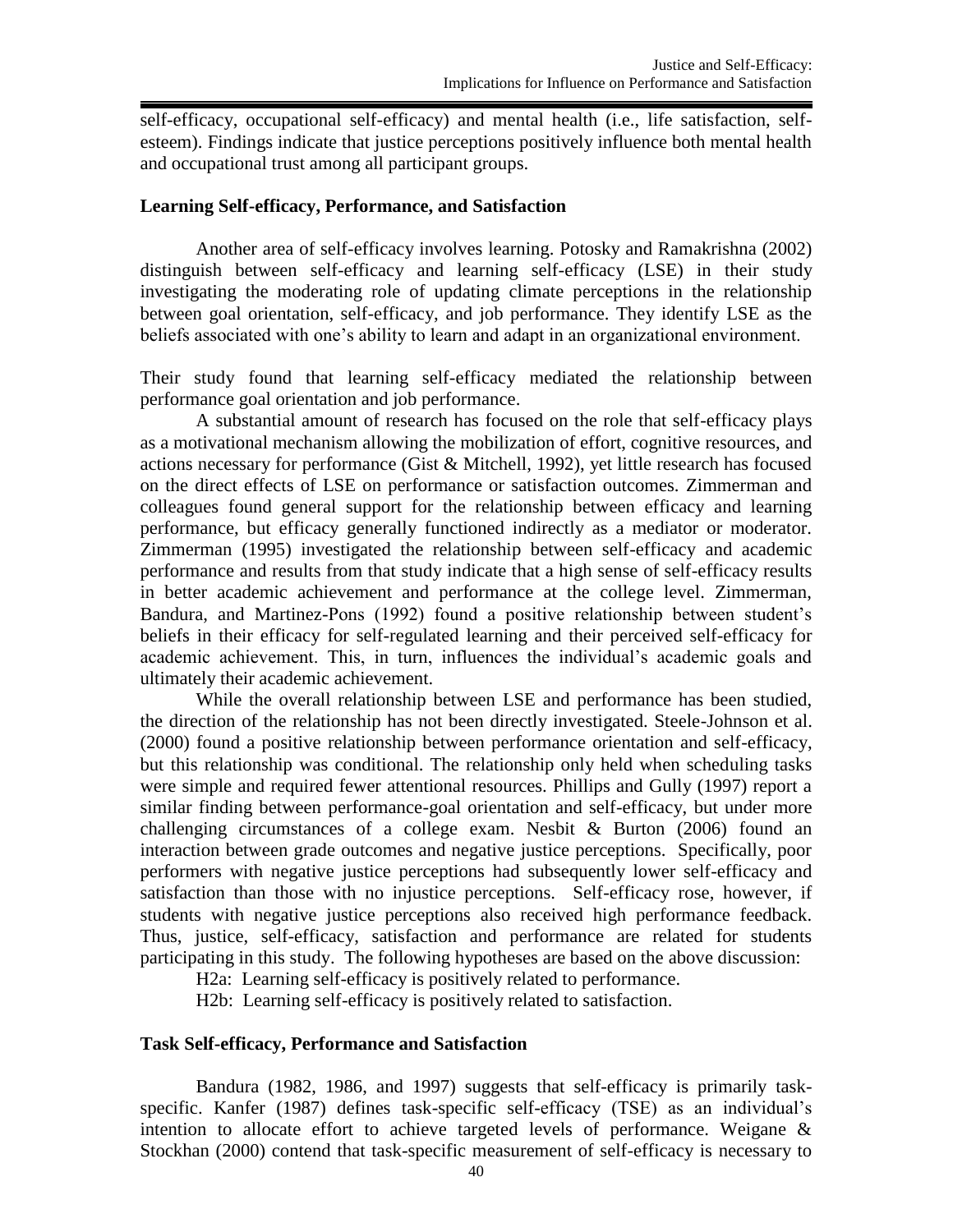successfully predict behavior. Other researchers believe that self-efficacy is a measurable trait predicting behavior across domains (Chen, Gully & Eaden, 2001; Chen, Gully, Whiteman & Kilcullen, 2000). Chen et al. (2000) found a high correlation between TSE and generalized self-efficacy (GSE). They also found that TSE mediates the effects of trait-like GSE. This finding supports Bandura's (1997) contention that generalized beliefs about the self are not good proximal predictors of behavior (Smith et al., 2006).

The predictive power of TSE has been demonstrated in major meta-analyses (Mortiz, Feltz, Fahrbach, and Mack, 2000; Stajkovic & Luthans, 1998). Scholz, Dona, Sud, & Schwarzer (2002) suggest that TSE predicts task performance better than GSE. We will examine the relationship between TSE, performance, and satisfaction in our final model.

The present study investigates the relationship between TSE and two outcomes – performance and satisfaction. Based upon previous findings, we propose that there is a positive relationship between task self-efficacy and performance and task self-efficacy and satisfaction.

H3a: Task self-efficacy is positively related to performance.

H3b: Task self-efficacy is positively related to satisfaction.

#### **Performance and Satisfaction**

Although the core premise of the attitude construct rests upon the notion that attitudes influence behavior, attitudes have been shown to be poor predictors of behavior (Brief, 1998). This is true for the satisfaction performance relationship as well, and there are several methodological reasons for these findings (Judge, Bono, Thoreson, & Patterson, 2001). Attitudes may not predict behavior because of potency or strength limitations (e.g., strongly held values associated with the attitude), strong situational pressures (e.g., situations where the individual has little discretion), and incompatible levels of abstraction (e.g., using general attitudes to predict specific behaviors).

Judge et al. (2001), however, addressed this incompatibility principle in their meta-analysis. They found that when the relationship between overall satisfaction and overall job performance were assessed, the relationship was both positive and moderate. The estimated correlation that emerged from that study was 0.30. Judge et al. did not, however, specify which direction the relationship should go – performance-satisfaction or satisfaction-performance. Overall, there is a moderate correlation between job performance and satisfaction. As such, we contend that performance will be positively related to satisfaction.

H4: Performance is positively related to satisfaction.

#### **Methods**

#### **Sample**

The sample for this project was drawn from a university in the southwest United States. Data collection consisted of distributing questionnaires to students enrolled in the undergraduate business classes. Participants were told that their information was confidential and that the survey was for scientific research purpose only and directives from the Institutional Research Board (IRB) were discussed. Also, minimal extra credit was offered in some classes to encourage participation. All in all, 450 questionnaires were returned, of which 7 were dropped due to entire incomplete sections of the survey.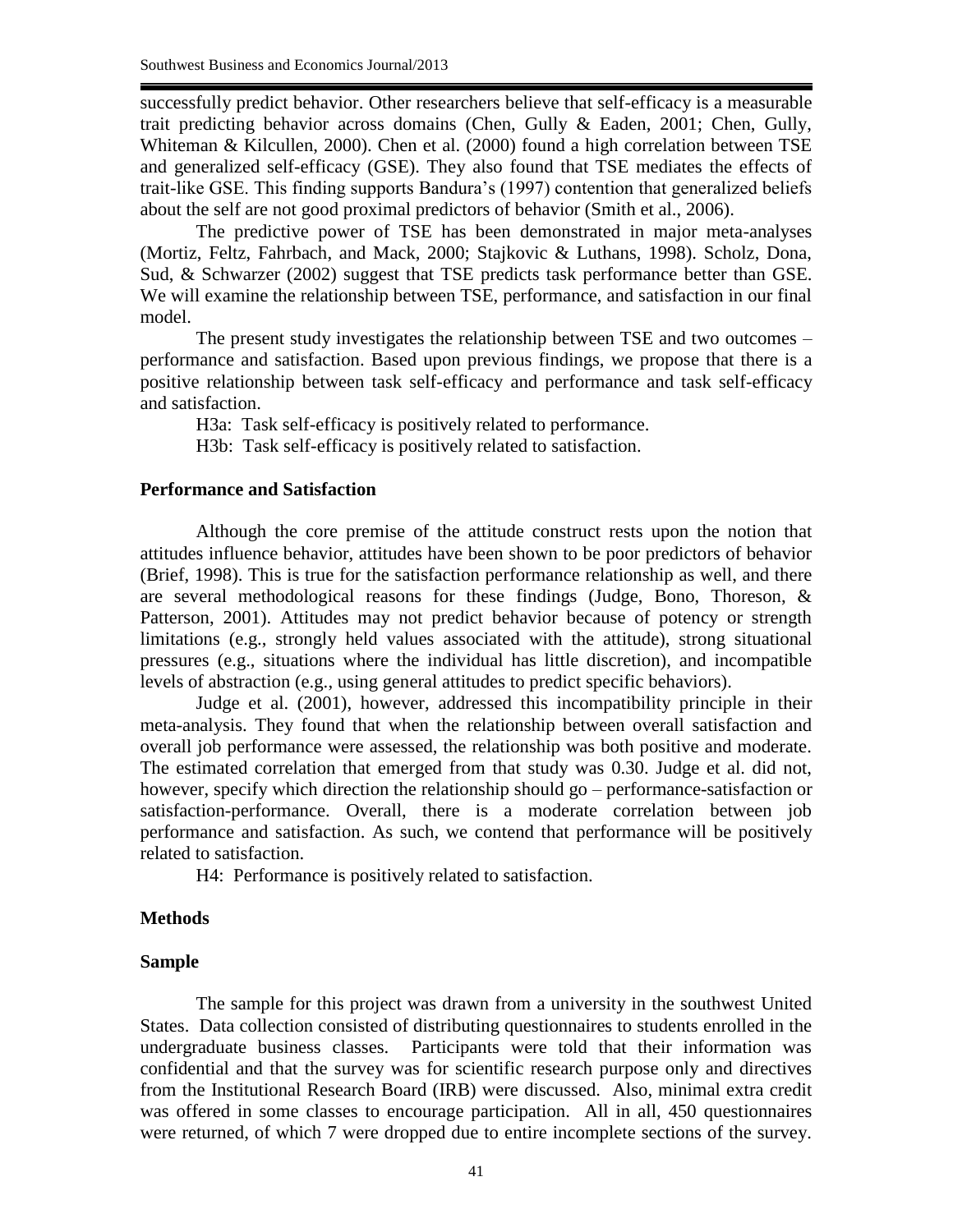The sample distribution was as follows: 48% of participants were male, 52% were female; 58.4% were senior, 31.2% were junior, and 10.4% were freshman or sophomore; 68.5% were below 25 years of age, 20.8% were between 25 and 30 years of age, and 10.7% were above 30 years of age; 42.3% had GPA below 3.0, 37.2% had GPA between 3.0 and 3.5, and 20.4% had GPA above 3.5.

## **Measurement**

All measures used in the survey were collected by means of a 5-point Likert scale ranging from 1 (strongly agree) to 5 (Strongly disagree). Content validity is evaluated based on the logic and theory to make sure that the domains of content were reflected. A literature review provided a pool of items for measuring self-efficacy, justice, performance and satisfaction. Measurement items were either generated from the literature or adopted from established measures. A pilot study was conducted to improve content validity and clarity.

**Self-efficacy**: An 8-item scale for self-efficacy was used in this study (Smith et al., 2006; Schwoerer et al., 2005; Krishnan et al., 2002). The self-efficacy scale consists of four measures of task self-efficacy and four measures of learning self-efficacy.

Task self-efficacy measures one's beliefs regarding ability to perform a task. Respondents reported the extent to which they agreed with statements such as "I feel I am capable of completing assignments". Cronbach's alpha for the task self-efficacy scale was 0.715. Learning self-efficacy scale developed by Potosky and Ramakrishna (2002) measures one's beliefs about his or her ability to learn and to deal with a new task or assignment (e.g. "I feel I can perform new tasks well" or "I feel that learning new tasks is something I do well"). Cronbach's alpha for learning self-efficacy scale was 0.923.

**Justice**: A 7-item scale of justice (modified for instructional justice) was used in this study (Sweeney and McFarlin, 1997; Brashear et al, 2004; Niehoff and Moorman, 1993). This scale measures the degree to which respondents believe that they are fairly rewarded on the basis of their performance (e.g. my professor evaluated my overall performance on things related to my academic performance). Cronbach's alpha for this scale was 0.910.

**Performance:** Performance was measured by using student's academic performance (e.g. what grade did you receive on your last exam in this class?), as well as by using student self-report to some items adapted from a scale by Krishnan et al. (2002) (e.g. How do you rate yourself in terms of quality of your performance in regard to knowledge and mastery of material in this class?). Cronbach's alpha for this 6-item scale was 0.869.

**Satisfaction**: Satisfaction was measured with Rom´n 's (2003) and Pincus et al.'s (1990) job satisfaction scale. To better focus on the impact of self-efficacy and justice on satisfaction, we replaced the contextual satisfaction items with another designed to academic satisfaction. A 5-item scale of satisfaction was used to assess the degree to which respondents agree or disagree with a series of evaluative statement. For example, "I would recommend this course to a friend" or "the professor provides me the information I really need to do well in this course". Cronbach's alpha for this scale was 0.910.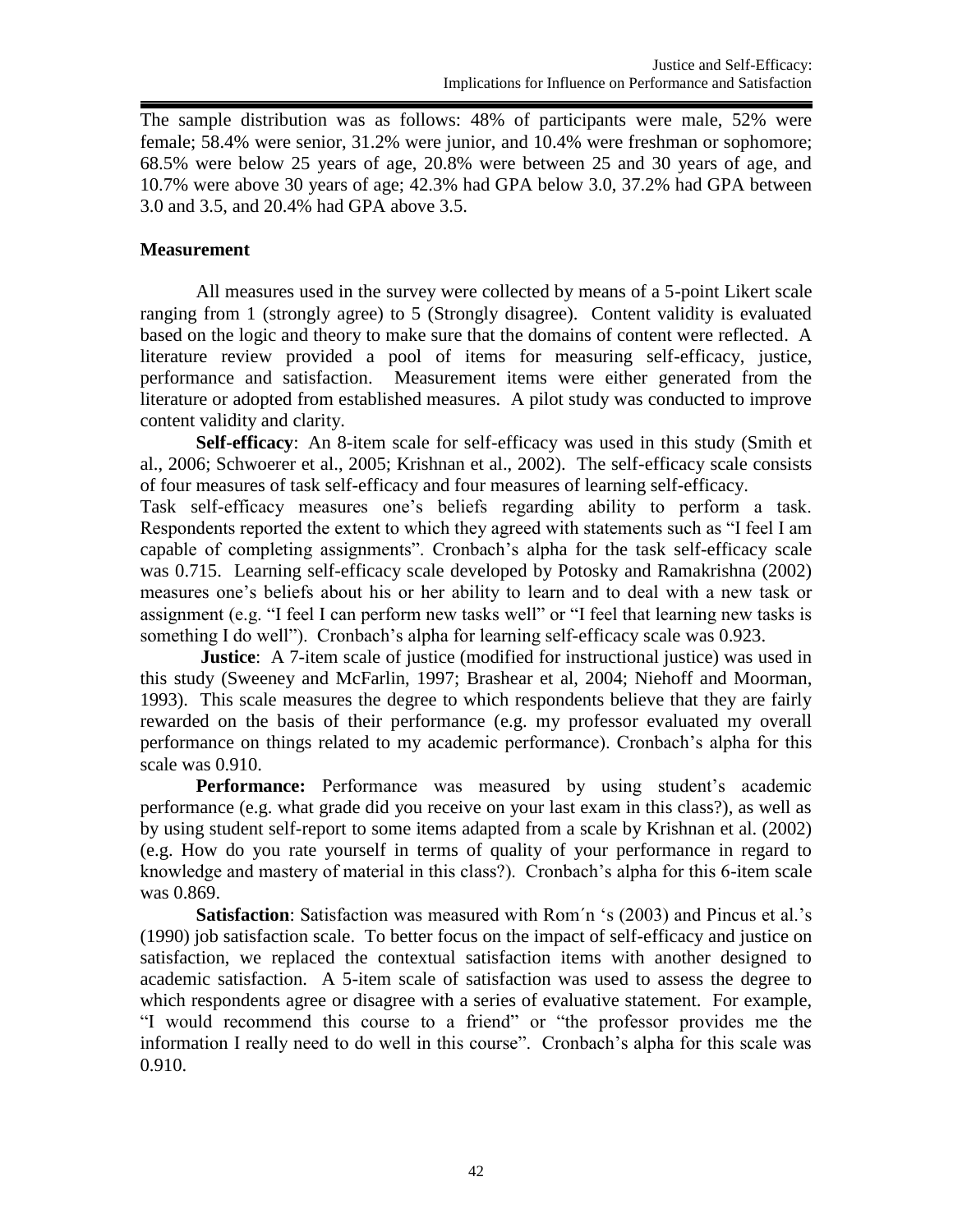## **Data Analysis Strategy**

First, we conducted an exploratory factor analysis (EFA). As a conservative heuristic, items with a loading smaller than 0.4 on any factor were deleted. Moreover, the Kaiser (1960) eigenvalue-one criterion was used to identify the number of factors. Next, a confirmatory factor analysis (CFA) was conducted because this technique provides the more rigorous interpretation of reliability, validity and unidimensionality than is provided by the exploratory factor analysis (Olorunniwo, Hsu, & Udo, 2006). LISREL 8.54 was used to construct the measurement and structural equation models discussed below. Following recommendations by Olorunniwo and colleagues (2006) and Joreskog and Sorbom (1993), this study includes the following fit indices: chi-squared statistic, adjusted goodness of fit index (AGFI), comparative fit index (CFI), normed fit index (NFI), nonnormed fit index (NNFI), and root-mean-square error of approximation index (RMSEA). An AGFI value greater than 0.8 is considered acceptable. Brown and Cudeck (1989) suggest that RMSEA values at or below 0.08 indicate a good fit between the model estimated by the sample data and the population. For the remaining fit indices described above, values above 0.9 indicate a good fit. Modifications were performed after the degree of fit was assessed by several generally accepted measures.

## **Results**

## **Factor Analysis**

Exploratory factor analysis was first used to determine which items should contribute to justice perceptions and self-efficacy perceptions. Reliability was tested by using Cronbach's  $\square$ , and the values obtained for each scale were over the threshold value of 0.7 established by Nunnally (1978) (Tables 1a & 1b) indicating acceptable reliability.

Convergent and discriminant validity using inter-item correlation was then assessed (Churchill 1979). The inter-item correlations (Table 2) between items were generally higher within a factor than across factors. These indicate acceptable levels of internal consistency as well as convergent and discriminant validity.

*Table 1a: Rotated factor structure, descriptive statistics, and Cronbach's alpha scores: justice, learning self-efficacy, and task self-efficacy***.**

|                                                                                                                       |        |        | 3      | Label                    |
|-----------------------------------------------------------------------------------------------------------------------|--------|--------|--------|--------------------------|
| J14 I am rewarded fairly for the amount of effort I put forth.                                                        | 0.876  |        |        | Justice                  |
| J16 Overall, the grades I receive in this class are fair.                                                             | 0.863  |        |        |                          |
| J12 My performance rating presents a fair and accurate picture of my actual class performance.                        | 0.817  |        |        |                          |
| J15 I consider my course work load to be fair.                                                                        | 0.743  |        |        |                          |
| J11 My professor evaluates my overall performance on things related to my academic performance.                       | 0.728  |        |        |                          |
| J17 I feel that my class responsibilities are fair (e.g., outside readings, homework preparation, group meetings, etc | 0.716  |        |        |                          |
| J13 My own hard work will lead to recognition as a good performer.                                                    | 0.652  |        |        |                          |
| L34 I fell I am able to learn new tasks quickly.                                                                      |        | 0.880  |        | Learning Self-efficacy   |
| L35 I believe that learning new tasks is something I do well.                                                         |        | 0.873  |        |                          |
| L33 I feel I can perform new tasks well.                                                                              |        | 0.872  |        |                          |
| L32 I feel I master new tasks easily.                                                                                 |        | 0.825  |        |                          |
| T30 I feel I am confident to stay motivated.                                                                          |        |        |        | 0.766 Task Self-efficacy |
| T28 I will not give up easily when I am trying to solve a difficult question in my homework, quiz, project and exam.  |        |        | 0.712  |                          |
| T29 I feel I am confident in my ability to handle receiving a poor grade in my assignments.                           |        |        | 0.671  |                          |
| T31 I feel I am capable of completing assignments.                                                                    |        |        | 0.642  |                          |
| $%$ of variance explained (total = $66.56\%$ )                                                                        | 29.193 | 22.203 | 15.165 |                          |
| Alpha                                                                                                                 | 0.901  | 0.923  | 0.715  |                          |
| Mean                                                                                                                  | 1.803  | 1.813  | 1.840  |                          |
| <b>Std.Deviation</b>                                                                                                  | 0.742  | 0.709  | 0.637  |                          |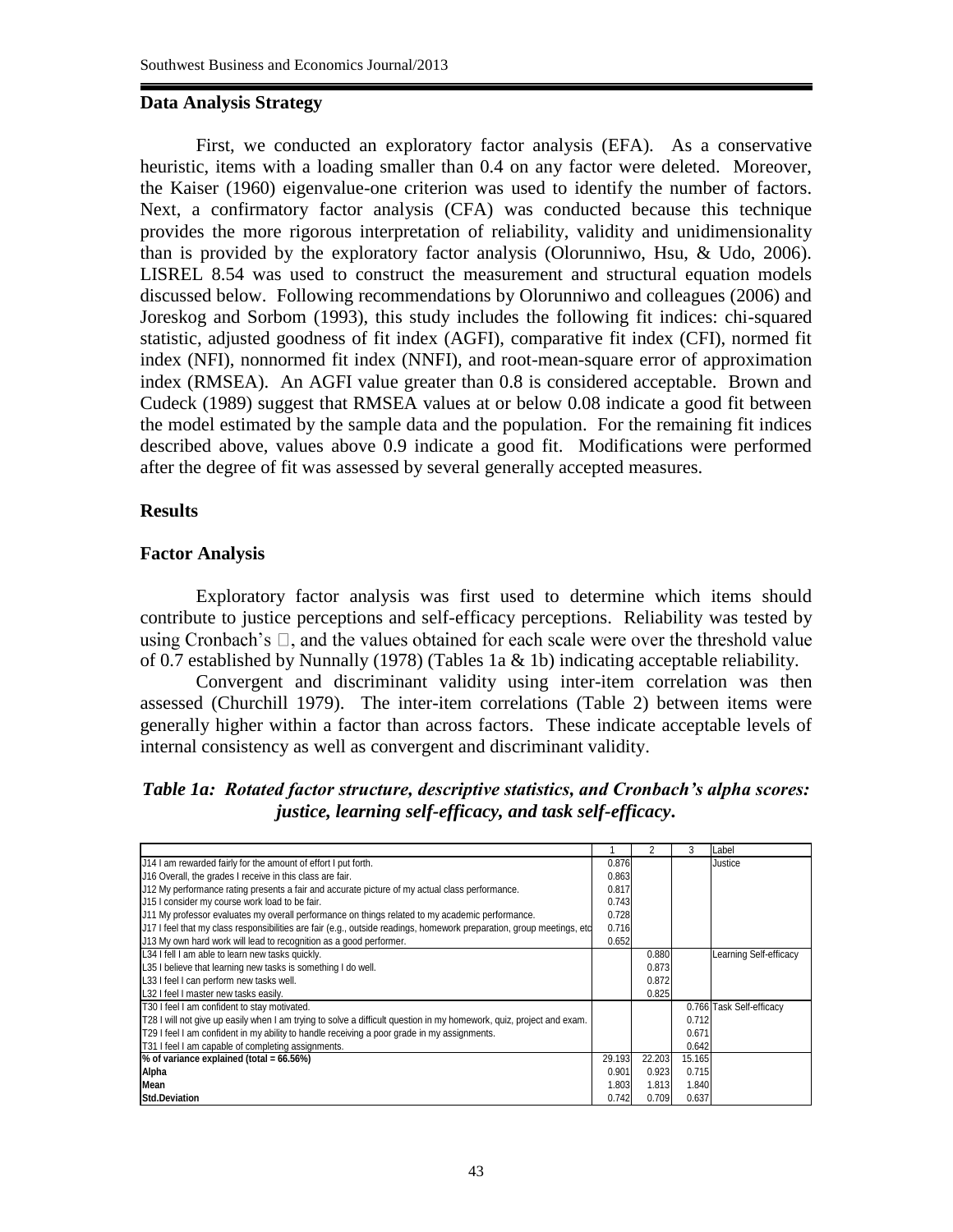|                                                                                                            | N   | <b>Mean</b> | <b>SD</b> | <b>Overall</b>  |
|------------------------------------------------------------------------------------------------------------|-----|-------------|-----------|-----------------|
| <b>Performance:</b><br>P38 What grade did you receive on your last exam in                                 |     |             |           |                 |
| this class?                                                                                                | 442 | 2.602       | 1.104     | Mean = $2.117$  |
| P47 How would you rate yourself in terms of the grades<br>you receive among students in this class?        | 439 | 2.405       | 0.919     | $SD = 0.666$    |
| P42 What grade do you expect to get in this class?<br>P43 What is the best grade you can get in this class | 437 | 1.801       | 0.710     | Alpha = $0.869$ |
| (Considering your specific circumstances)?<br>P48 How would you rate yourself in terms of the grades       | 443 | 1.528       | 0.653     |                 |
| you receive among your friends in school?<br>P49 How do you rate yourself in terms of quality of           | 441 | 2.088       | 0.833     |                 |
| your performance in regard to knowledge and<br>mastery of the material?                                    | 441 | 2.261       | 0.824     |                 |
| <b>Satisfaction:</b>                                                                                       |     |             |           |                 |
| S51 I would recommend this course to a friend.                                                             | 440 | 2.230       | 1.275     | Mean = $2.020$  |
| S52 Overall, I am very satisfied with this course.                                                         | 441 | 2.154       | 1.190     | $SD = 0.996$    |
| S54 I am kept informed of how I am progressing in this<br>course.                                          | 441 | 1.912       | 1.132     | Alpha = $0.910$ |
| S55 The professor provides me the information I really<br>need to do well in this course.                  | 441 | 1.916       | 1.083     |                 |
| S56 My course assignments are specified in clear and<br>concise language.                                  | 440 | 1.886       | 1.116     |                 |

# *Table 1b: Items measuring performance and satisfaction*

*Table 2: Inter-item correlation: justice, learning self-efficacy, task self-efficacy, performance, satisfaction*

|                        | J11        | J12        | J13        | J14        | J15        | J16        | J17        | L32        | L33        | L34        | L35        | T <sub>28</sub> | T <sub>29</sub> | T <sub>30</sub> | T <sub>31</sub> | P38        | P42        | P43        | P47        | P48        | P49        | S <sub>51</sub> | S <sub>52</sub> | S <sub>54</sub> | S <sub>55</sub> | S56        |
|------------------------|------------|------------|------------|------------|------------|------------|------------|------------|------------|------------|------------|-----------------|-----------------|-----------------|-----------------|------------|------------|------------|------------|------------|------------|-----------------|-----------------|-----------------|-----------------|------------|
| J11                    | 1.0        | 0.6        | 0.4        | 0.5        | 0.4        | 0.6        | 0.5        | 0.2        | 0.2        | 0.2        | 0.2        | 0.2             | 0.2             | 0.2             | 0.3             | 0.1        | 0.2        | 0.1        | 0.2        | 0.1        | 0.2        | 0.4             | 0.4             | 0.4             | 0.5             | 0.5        |
| J12                    | 0.6        | 1.0        | 0.5        | 0.7        | 0.5        | 0.7        | 0.5        | 0.2        | 0.2        | 0.2        | 0.2        | 0.2             | 0.2             | 0.3             | 0.2             | 0.2        | 0.3        | 0.2        | 0.3        | 0.1        | 0.3        | 0.5             | 0.5             | 0.4             | 0.5             | 0.5        |
| J13                    | 0.4        | 0.5        | 1.0        | 0.6        | 0.4        | 0.5        | 0.3        | 0.3        | 0.3        | 0.2        | 0.2        | 0.2             | 0.2             | 0.2             | 0.2             | 0.1        | 0.2        | 0.2        | 0.2        | 0.1        | 0.2        | 0.4             | 0.4             | 0.4             | 0.4             | 0.4        |
| J14                    | 0.5        | 0.7        | 0.6        | 1.0        | 0.6        | 0.7        | 0.6        | 0.2        | 0.2        | 0.2        | 0.2        | 0.2             | 0.2             | 0.2             | 0.2             | 0.2        | 0.3        | 0.2        | 0.2        | 0.0        | 0.3        | 0.5             | 0.6             | 0.4             | 0.6             | 0.5        |
| J15                    | 0.4        | 0.5        | 0.4        | 0.6        | 1.0        | 0.6        | 0.6        | 0.3        | 0.2        | 0.3        | 0.2        | 0.2             | 0.2             | 0.2             | 0.3             | 0.1        | 0.2        | 0.2        | 0.2        | 0.0        | 0.2        | 0.4             | 0.5             | 0.3             | 0.5             | 0.4        |
| J16                    | 0.6        | 0.7        | 0.5        | 0.7        | 0.6        | 1.0        | 0.6        | 0.3        | 0.2        | 0.3        | 0.2        | 0.2             | 0.2             | 0.2             | 0.3             | 0.3        | 0.3        | 0.3        | 0.3        | 0.0        | 0.3        | 0.6             | 0.6             | 0.4             | 0.7             | 0.6        |
| J17                    | 0.5        | 0.5        | 0.3        | 0.6        | 0.6        | 0.6        | 1.0        | 0.2        | 0.2        | 0.2        | 0.2        | 0.3             | 0.2             | 0.3             | 0.3             | 0.2        | 0.2        | 0.1        | 0.2        | 0.1        | 0.2        | 0.4             | 0.4             | 0.3             | 0.5             | 0.5        |
|                        |            |            |            |            |            |            |            |            |            |            |            |                 |                 |                 |                 |            |            |            |            |            |            |                 |                 |                 |                 |            |
| L32                    | 0.2        | 0.2        | 0.3        | 0.2        | 0.3        | 0.3        | 0.2        | 1.0        | 0.8        | 0.7        | 0.7        | 0.5             | 0.2             | 0.4             | 0.5             | 0.2        | 0.1        | 0.1        | 0.3        | 0.3        | 0.3        | 0.2             | 0.2             | 0.2             | 0.1             | 0.2        |
| L33                    | 0.2        | 0.2        | 0.3        | 0.2        | 0.2        | 0.2        | 0.2        | 0.8        | 1.0        | 0.7        | 0.7        | 0.4             | 0.2             | 0.4             | 0.4             | 0.1        | 0.1        | 0.1        | 0.3        | 0.2        | 0.3        | 0.1             | 0.2             | 0.2             | 0.1             | 0.2        |
| L34                    | 0.2        | 0.2        | 0.2        | 0.2        | 0.3        | 0.3        | 0.2        | 0.7        | 0.7        | 1.0        | 0.8        | 0.4             | 0.2             | 0.3             | 0.4             | 0.2        | 0.1        | 0.1        | 0.2        | 0.3        | 0.3        | 0.1             | 0.2             | 0.2             | 0.2             | 0.2        |
| L35                    | 0.2        | 0.2        | 0.2        | 0.2        | 0.2        | 0.2        | 0.2        | 0.7        | 0.7        | 0.8        | 1.0        | 0.4             | 0.3             | 0.3             | 0.4             | 0.2        | 0.1        | 0.1        | 0.3        | 0.3        | 0.3        | 0.1             | 0.1             | 0.2             | 0.2             | 0.2        |
|                        |            |            |            |            |            |            |            |            |            |            |            |                 |                 |                 |                 |            |            |            |            |            |            |                 |                 |                 |                 |            |
| T28                    | 0.2        | 0.2        | 0.2        | 0.2        | 0.2        | 0.2        | 0.3        | 0.5        | 0.4        | 0.4        | 0.4        | 1.0             | 0.4             | 0.5             | 0.5             | 0.2        | 0.1        | 0.1        | 0.2        | 0.2        | 0.3        | 0.2             | 0.1             | 0.2             | 0.2             | 0.2        |
| T29                    | 0.2        | 0.2        | 0.2        | 0.2        | 0.2        | 0.2        | 0.2        | 0.2        | 0.2        | 0.2        | 0.3        | 0.4             | 1.0             | 0.4             | 0.3             | 0.1        | 0.0        | 0.1        | 0.1        | 0.0        | 0.1        | 0.2             | 0.2             | 0.2             | 0.2             | 0.3        |
| T30                    | 0.2        | 0.3        | 0.2        | 0.2        | 0.2        | 0.2        | 0.3        | 0.4        | 0.4        | 0.3        | 0.3        | 0.5             | 0.4             | 1.0             | 0.5             | 0.1        | 0.2        | 0.2        | 0.2        | 0.2        | 0.3        | 0.2             | 0.2             | 0.2             | 0.2             | 0.2        |
| T31                    | 0.3        | 0.2        | 0.2        | 0.2        | 0.3        | 0.3        | 0.3        | 0.5        | 0.4        | 0.4        | 0.4        | 0.5             | 0.3             | 0.5             | 1.0             | 0.2        | 0.2        | 0.2        | 0.3        | 0.3        | 0.3        | 0.2             | 0.3             | 0.2             | 0.2             | 0.3        |
|                        |            |            |            |            |            |            |            |            |            |            |            |                 |                 |                 |                 |            |            |            |            |            |            |                 |                 |                 |                 |            |
| <b>P38</b>             | 0.1        | 0.2        | 0.1        | 0.2        | 0.1        | 0.3        | 0.2        | 0.2        | 0.1        | 0.2        | 0.2        | 0.2             | 0.1             | 0.1             | 0.2             | 1.0        | 0.6        | 0.6        | 0.7        | 0.5        | 0.5        | 0.3             | 0.3             | 0.2             | 0.3             | 0.2        |
| P42                    | 0.2        | 0.3        | 0.2        | 0.3        | 0.2        | 0.3        | 0.2        | 0.1        | 0.1        | 0.1        | 0.1        | 0.1             | 0.0             | 0.2             | 0.2             | 0.6        | 1.0        | 0.7        | 0.6        | 0.4        | 0.5        | 0.4             | 0.4             | 0.3             | 0.4             | 0.3        |
| P43                    | 0.1        | 0.2        | 0.2        | 0.2        | 0.2        | 0.3        | 0.1        | 0.1        | 0.1        | 0.1        | 0.1        | 0.1             | 0.1             | 0.2             | 0.2             | 0.6        | 0.7        | 1.0        | 0.6        | 0.4        | 0.4        | 0.4             | 0.4             | 0.3             | 0.3             | 0.3        |
| P47                    | 0.2        | 0.3        | 0.2        | 0.2        | 0.2        | 0.3        | 0.2        | 0.3        | 0.3        | 0.2        | 0.3        | 0.2             | 0.1             | 0.2             | 0.3             | 0.7        | 0.6        | 0.6        | 1.0        | 0.6        | 0.6        | 0.2             | 0.3             | 0.3             | 0.2             | 0.2        |
| P48                    | 0.1        | 0.1        | 0.1        | 0.0        | 0.0        | 0.0        | 0.1        | 0.3        | 0.2        | 0.3        | 0.3        | 0.2             | 0.0             | 0.2             | 0.3             | 0.5        | 0.4        | 0.4        | 0.6        | 1.0        | 0.5        | 0.0             | 0.0             | 0.2             | 0.1             | 0.1        |
| P49                    | 0.2        | 0.3        | 0.2        | 0.3        | 0.2        | 0.3        | 0.2        | 0.3        | 0.3        | 0.3        | 0.3        | 0.3             | 0.1             | 0.3             | 0.3             | 0.5        | 0.5        | 0.4        | 0.6        | 0.5        | 1.0        | 0.3             | 0.3             | 0.3             | 0.3             | 0.3        |
|                        |            | 0.5        |            | 0.5        |            | 0.6        |            |            |            |            |            |                 | 0.2             |                 | 0.2             |            |            |            | 0.2        | 0.0        | 0.3        | 1.0             | 0.9             | 0.5             | 0.7             | 0.6        |
| S51                    | 0.4        |            | 0.4        |            | 0.4        |            | 0.4        | 0.2        | 0.1        | 0.1        | 0.1        | 0.2             |                 | 0.2             |                 | 0.3        | 0.4        | 0.4        |            |            |            |                 |                 |                 | 0.7             |            |
| S <sub>52</sub><br>S54 | 0.4        | 0.5<br>0.4 | 0.4<br>0.4 | 0.6<br>0.4 | 0.5<br>0.3 | 0.6<br>0.4 | 0.4<br>0.3 | 0.2<br>0.2 | 0.2<br>0.2 | 0.2<br>0.2 | 0.1<br>0.2 | 0.1<br>0.2      | 0.2<br>0.2      | 0.2<br>0.2      | 0.3<br>0.2      | 0.3<br>0.2 | 0.4<br>0.3 | 0.4<br>0.3 | 0.3<br>0.3 | 0.0<br>0.2 | 0.3<br>0.3 | 0.9<br>0.5      | 1.0<br>0.5      | 0.5<br>1.0      | 0.7             | 0.7<br>0.6 |
| S55                    | 0.4<br>0.5 | 0.5        | 0.4        | 0.6        | 0.5        | 0.7        | 0.5        | 0.1        | 0.1        | 0.2        | 0.2        | 0.2             | 0.2             | 0.2             | 0.2             | 0.3        | 0.4        | 0.3        | 0.2        | 0.1        | 0.3        | 0.7             | 0.7             | 0.7             | 1.0             | 0.7        |
| S56                    | 0.5        | 0.5        | 0.4        | 0.5        | 0.4        | 0.6        | 0.5        | 0.2        | 0.2        | 0.2        | 0.2        | 0.2             | 0.3             | 0.2             | 0.3             | 0.2        | 0.3        | 0.3        | 0.2        | 0.1        | 0.3        | 0.6             | 0.7             | 0.6             | 0.7             |            |
|                        |            |            |            |            |            |            |            |            |            |            |            |                 |                 |                 |                 |            |            |            |            |            |            |                 |                 |                 |                 | 1.0        |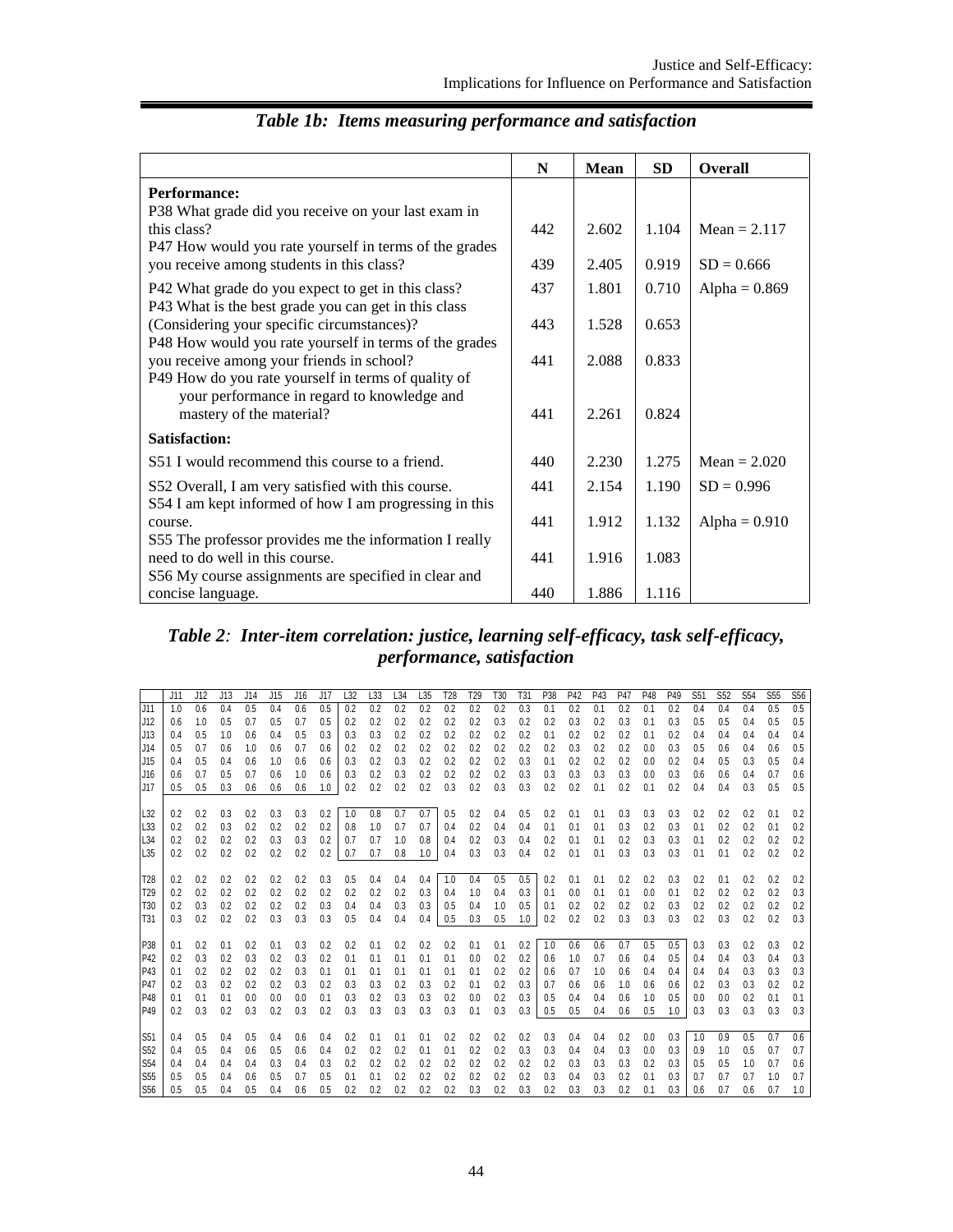Table 3 reports the correlations between the constructs in this study, which were calculated from scales scores for all the latent variables. The significance of this set of correlations offers support for the hypotheses in this study because significant correlations exist between the justice and performance, justice and satisfaction, performance and satisfaction, self-efficacy and performance, and self-efficacy and satisfaction relationships.

| 1. Justice                | (0.74)                                  |                   |          |          |        |
|---------------------------|-----------------------------------------|-------------------|----------|----------|--------|
| 2. Learning Self-efficacy | $0.31**$                                | (0.71)            |          |          |        |
| 3. Task Self-efficacy     | $0.37**$ 0.49**                         |                   | (0.64)   |          |        |
| 4. Performance            | $\vert 0.30^{**} \quad 0.28^{**} \vert$ |                   | $0.30**$ | (0.67)   |        |
| 5. Satisfaction           | $0.70**$                                | $0.19**$ $0.33**$ |          | $0.38**$ | (1.00) |

*Table 3: Intercorrelations of latent variables*

Note: Standard deviations are reported along the diagonal

\*\* Correlation is significant at the 0.01 level (2-tailed).

Guided by results generated from the above analyses, a more rigid procedure (i.e., confirmatory factor analysis) was performed to further assess the unidimensionality of each latent variable. Structural equation measurement modeling was used to test unidimensionality in order to examine if an item measures one and only one construct (Bagozzi, 1980). Jöreskog and Sörbom (1993) suggest that the separate measurement model for each factor should be estimated, then, the measurement model for all factors is constructed. At both steps, goodness-of-fit test should be used to assess whether or not the model fits the data.

Three measurement models for all exogenous factors were evaluated, that is, the measurement models represent justice, learning self-efficacy, and task self-efficacy separately. All goodness-of-fit indices indicated an acceptable fit. By combining all the factors into a full measurement model, further evidence can be obtained to assess the convergent and discriminant validity of all of the five latent factors and facilitate the analysis as to whether the full model fit the data as measured. Convergent validity was assessed by reviewing the t-test for the factor loadings (Olorunniwo et al., 2006). If the tvalue of each item is greater than 2, it means that loadings of the items on their respective factors are significant. Significant t-statistics values (p-value  $\langle 0.01 \rangle$ ) suggest that all indicators provide good measures of their respective constructs (see results of factor loadings and their t-statistics in Table 4). Goodness-of-fit indices were indicated by a RMSEA of 0.053, a NFI of 0.96, a CFI of 0.98, a GFI of 0.89, and an AGFI of 0.87.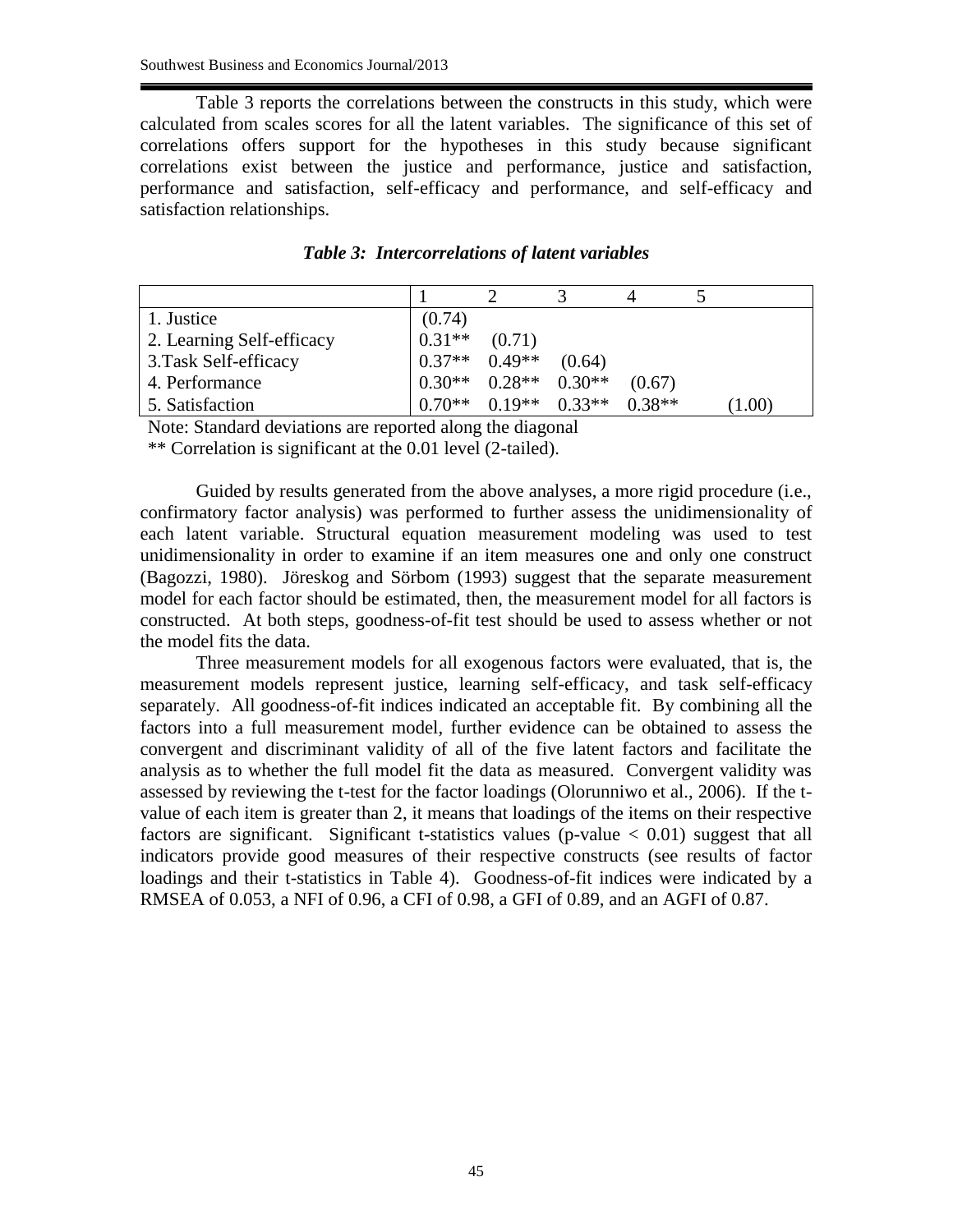| <b>Construct and Indicators</b>                                                                                                       | <b>Loading</b> | t-<br>statistics |
|---------------------------------------------------------------------------------------------------------------------------------------|----------------|------------------|
| <b>Justice</b>                                                                                                                        |                |                  |
| J14 I am rewarded fairly for the amount of effort I put forth.                                                                        | 0.79           | $20.39*$         |
| J16 Overall, the grades I receive in this class are fair.                                                                             | 0.85           | 22.37*           |
| J12 My performance rating presents a fair and accurate picture of my actual class                                                     |                |                  |
| performance.                                                                                                                          | 0.75           | 18.16*           |
| J15 I consider my course work load to be fair.                                                                                        | 0.65           | 15.98*           |
| J11 My professor evaluates my overall performance on things related to my                                                             |                |                  |
| academic performance.<br>J17 I feel that my class responsibilities are fair (e.g., outside readings, homework                         | 0.61           | 14.78*           |
| preparation, group meetings, etc.)                                                                                                    | 0.63           | $15.23*$         |
| J13 My own hard work will lead to recognition as a good performer.                                                                    | 0.49           | 12.84*           |
| <b>Learning Self-efficacy</b>                                                                                                         |                |                  |
| L34 I fell I am able to learn new tasks quickly.                                                                                      | 0.63           | 19.59*           |
| L35 I believe that learning new tasks is something I do well.                                                                         | 0.65           | 23.58*           |
| L33 I feel I can perform new tasks well.                                                                                              | 0.67           | 19.76*           |
| L32 I feel I master new tasks easily.                                                                                                 | 0.69           | $21.69*$         |
| <b>Task Self-efficacy</b>                                                                                                             |                |                  |
| T30 I feel I am confident to stay motivated.                                                                                          | 0.59           | $14.6*$          |
| T28 I will not give up easily when I am trying to solve a difficult question in my                                                    |                |                  |
| homework, quiz, project and exam.                                                                                                     | 0.58           | 14.76*           |
| T29 I feel I am confident in my ability to handle receiving a poor grade in my<br>assignments.                                        | 0.48           | 8.78*            |
| T31 I feel I am capable of completing assignments.                                                                                    | 0.50           | 16.36*           |
| Performance                                                                                                                           |                |                  |
| P47 How would you rate yourself in terms of the grades you receive among                                                              |                |                  |
| students in this class?                                                                                                               | 0.82           | 22.17*           |
| P48 How would you rate yourself in terms of the grades you receive among your                                                         |                |                  |
| friends in school?                                                                                                                    | 0.52           | 13.62*           |
| P49 How do you rate yourself in terms of quality of your performance in regard<br>to knowledge and mastery of material in this class? | 0.60           | 16.36*           |
| P38 What grade did you receive on your last exam in this class?                                                                       | 0.83           | $17.53*$         |
| P42 What grade do you expect to get in this class?                                                                                    | 0.50           | 14.45*           |
| P43 What is the best grade you can get in this class (considering your specific                                                       |                |                  |
| circumstances)?                                                                                                                       | 0.41           | 12.19*           |
| Satisfaction                                                                                                                          |                |                  |
| S51 I would recommend this course to a friend.                                                                                        | 0.97           | 18.96*           |
| S52 Overall, I am very satisfied with this course.                                                                                    | 0.99           | 21.23*           |
| S54 I am kept informed of how I am progressing in this course.                                                                        | 0.79           | $16.11*$         |
| S55 The professor provides me the information I really need to do well in this                                                        |                |                  |
| course.                                                                                                                               | 0.96           | 23.09*           |
| S56 My course assignments are specified in clear and concise language.                                                                | 0.89           | 19.53*           |

# *Table 4: Overall confirmatory analysis model for justice, learning self-efficacy, task self-efficacy, performance, and satisfaction*

 $*$  indicates significance at  $p < 0.01$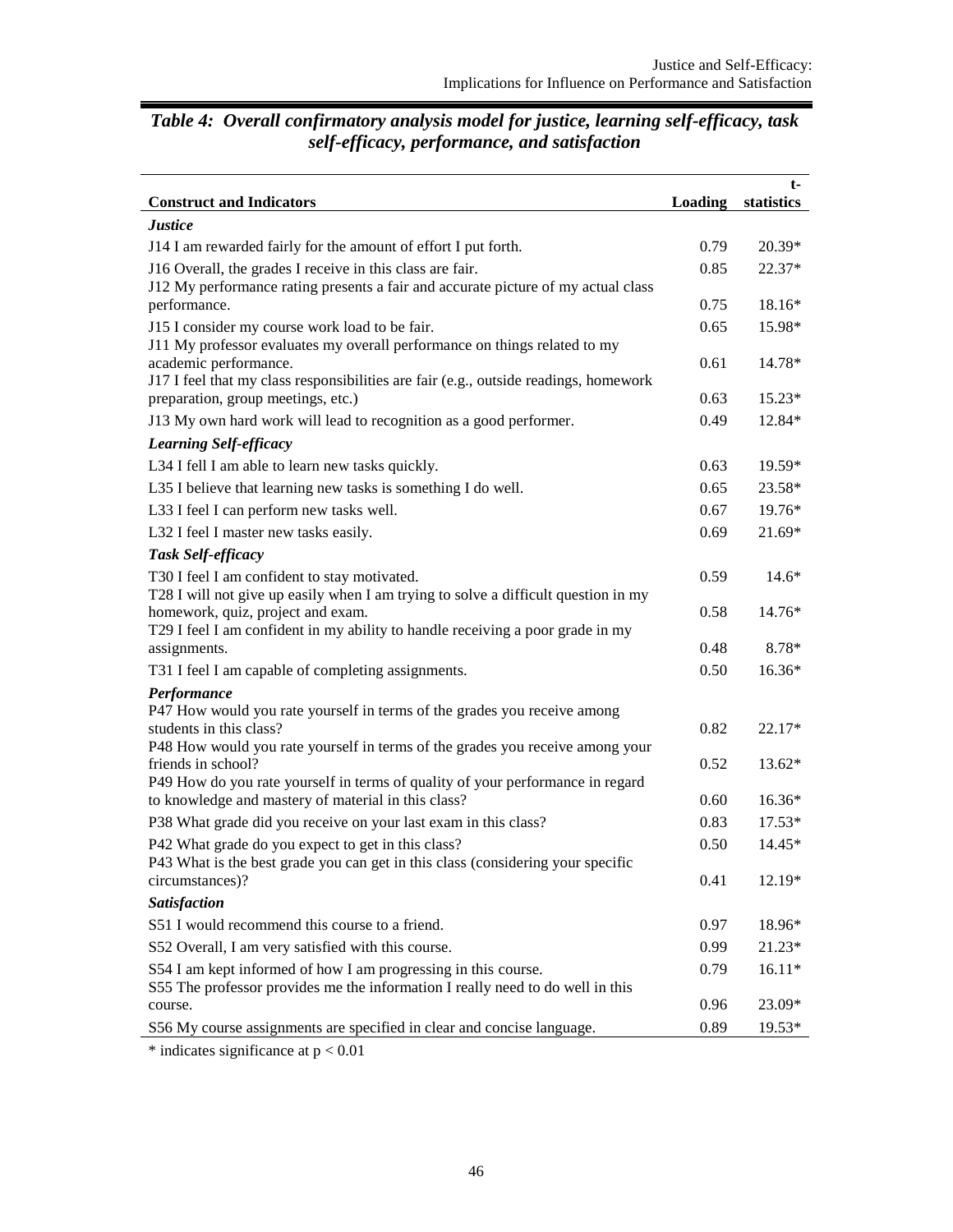Discriminant validity was further assessed by  $\chi$ 2 difference tests between the constrained and unconstrained model. In the constrained model, each pair of factors was restricted to zero. Therefore, the change in  $\gamma$ 2 reflects the effect of removing this pair of factors and thus is a test of its significance to the model. The significant  $\gamma$ 2 difference (lower χ2 for the unconstrained model) suggests that the factors demonstrate discriminant validity. Results indicate that all  $\chi$ 2 differences are statistically significant at p-value of 0.01.

## **Analysis of the Structural Model**

The structural model was tested to determine the significance of each path based on the results of the measurement models by using LISREL 8.54. The overall model fit statistics indicate that the sample data fit the hypothesized model well. The χ2 test for the fit of the full structural model has a value of  $601.04$  with 289 ( $P < 0.01$ ) degrees freedom. The  $\gamma$ 2 test is sensitive to the sample size, however, and most studies obtain significant  $\gamma$ 2 values when the sample size is more than 200 (Hair, Anderson, Yatham, & Black, 1995). Meyer and Collier (2001) suggest that the RMSEA is not dependent on sample size. The RMSEA of 0.051 for the model estimated here indicates good fit. Other overall model fit statistics also reflect a good fit (NFI = 0.97, GFI = 0.90, CFI = 0.98, and AGFI = 0.88).

Significance of the individual paths was also examined. These tests allow for the determination of the direction of the effects as well as their significance. The results for each individual path provide empirical support for the estimated causal relationships in the theoretical model (see Table 5). Hypothesis 1 states justice influences satisfaction and performance. The t-test for H1a and H1b reveals that both are significant at the level of 0.01. The support of these hypotheses indicates that justice is an overall driver of satisfaction and performance. The path estimates for justice's significant relationship are: performance ( $\gamma = 0.22$ , p < 0.01) and satisfaction ( $\gamma = 0.84$ , p < 0.01).

Hypotheses 2 (a  $\&$  b) suggest that learning self-efficacy has a direct positive effect on both satisfaction and performance. The results in Table 5 indicate that learning self-efficacy positively correlates with performance; however, it is not significant at  $\alpha$  = 0.05. Also, the sample data indicate that learning self-efficacy has a significant, but negative, influence on satisfaction, a direction opposite of that hypothesized (H2b).

Hypothesis 3 states that task self-efficacy is positively related to both performance and satisfaction. H3a is supported by the results in Table 5 ( $\gamma$  = 0.40, p < 0.05), which indicate a significant positive influence of task self-efficacy on performance. While our findings indicate that task self-efficacy positively correlates with satisfaction, it is not significant at the level of 0.05. Thus, H3a is supported and H3b is rejected.

We also tested the premise that performance is positively related to satisfaction ( $\gamma$ )  $= 0.20$ ,  $p < 0.01$ ). Hypothesis 4 is therefore supported by the sample data. This finding indicates that better performance is the reason for satisfaction.

Overall, the significance of the individual paths suggests that self-efficacy has significant influence on performance; however, this relationship may be explained as the improvement in performance mostly due to task self-efficacy, not learning self-efficacy. Moreover, the direct and indirect effect of justice indicates the partial mediating influence of performance on the relationship between justice and satisfaction. Furthermore, the results of H3 and H4 suggest that performance fully mediates the relationship between task self-efficacy and satisfaction.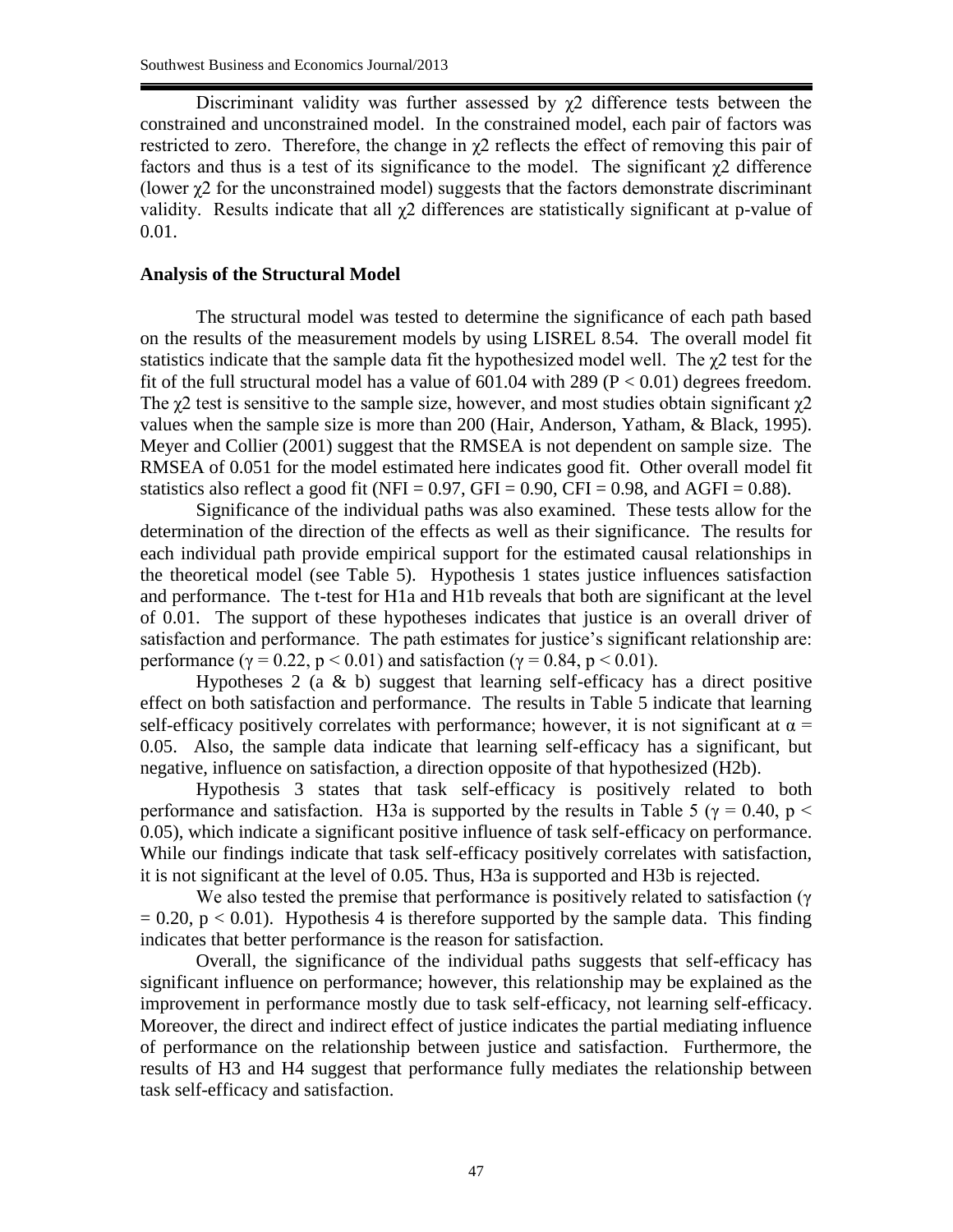| <b>Path Description</b>                           | <b>Coefficient</b> | t-value |
|---------------------------------------------------|--------------------|---------|
| Performance $\rightarrow$ Satisfaction            | $0.20**$           | 4.01    |
| Justice $\rightarrow$ Performance                 | $0.22**$           | 3.91    |
| Justice $\rightarrow$ Satisfaction                | $0.84**$           | 15.22   |
| Learning Self-efficacy $\rightarrow$ Performance  | 0.09               | 0.97    |
| Task Self-efficacy $\rightarrow$ Performance      | $0.40*$            | 3.32    |
| Learning Self-efficacy $\rightarrow$ Satisfaction | $-0.22*$           | $-2.92$ |
| Task Self-efficacy $\rightarrow$ Satisfaction     | 0.17               | 1.62    |

|  | Table 5: Parameter estimates for the individual paths |  |  |  |  |
|--|-------------------------------------------------------|--|--|--|--|
|--|-------------------------------------------------------|--|--|--|--|

\*  $p < 0.05$  \*\*  $p < 0.01$ 

#### **Discussion**

The purpose of this paper was to determine which had more influence on performance and satisfaction, justice perceptions or an individual's self-efficacy. There is an interesting finding regarding hypothesis 2b. While the coefficient is significant, the direction of the coefficient is negative.

Research indicates that there are some instances where high degrees of selfefficacy can actually have an inverse effect on performance (Vancouver, Thompson, Tishner, & Putka, 2002; Vancouver, Thompson, & Williams, 2001). Individuals with high learning self-efficacy may become overconfident in their ability to master a cognitive task. In addition, the increased learning self-efficacy may cause the individual to underestimate the level of difficulty associated learning the new material, process, or function resulting in the individual actually reducing the amount of effort they expend. Performance and satisfaction, under these circumstances, will be affected. It would be interesting to learn if this situation is more likely to occur under more challenging circumstances or when the perceived level of difficulty is either very high or very low. Future research should explore these questions.

Justice is more strongly related to satisfaction ( $\gamma = 0.84$ ,  $p < 0.01$ ) than it is to performance ( $\gamma = 0.22$ ,  $p < 0.01$ ). The justice-satisfaction relationship was also much stronger than any of the other relationships indicating that the justice-satisfaction relationship accounts for the greatest amount of variance in the model. The relationship between task self-efficacy and performance explains the majority of the remaining variance  $(B=0.40, p<0.01)$ . All other significant coefficients were less than 0.22. Overall, it appears that justice perceptions explain more of the variance in satisfaction than self-efficacy, but that task self-efficacy explains more of the variance in performance than justice.

The hypotheses in this study were generally supported. The exceptions are hypothesis 2a and b and hypothesis 3b all pertaining to self-efficacy. Hypothesis 2a, which suggested that learning self-efficacy is positively related to performance, was not supported. Hypothesis 3b proposing a positive relationship between task self-efficacy and performance was also non-significant. While hypothesis 2b was significant indicating a relationship between learning self-efficacy exists, the coefficient sign was in the opposite direction of the hypothesized relationship.

Results indicate that performance is significantly related to satisfaction providing support for hypothesis 4. That is, the better one performs the more satisfied he or she will be with his or her performance. Judge et al. (2001) suggested that the relationship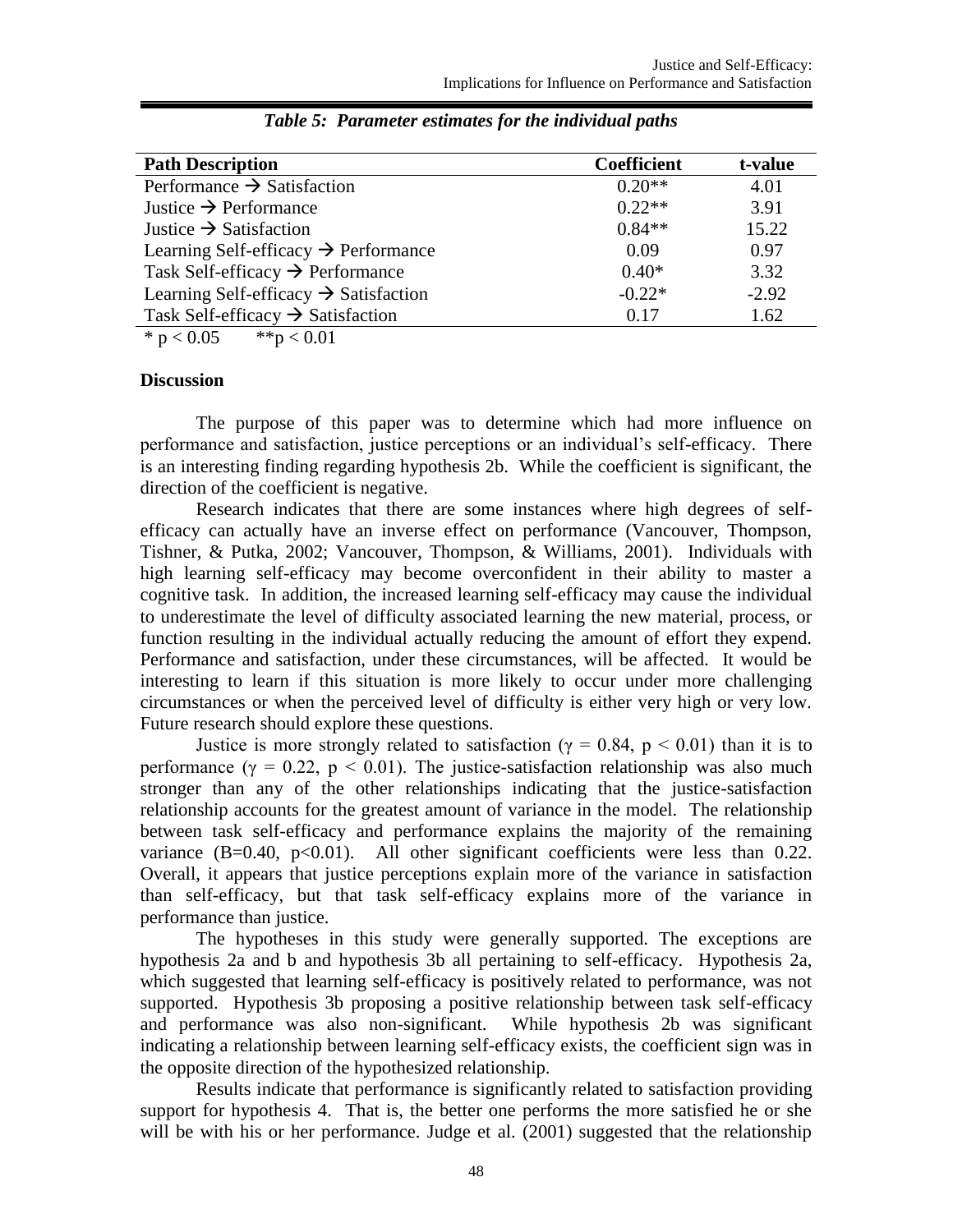between performance and satisfaction could be non-recursive, and that higher levels of satisfaction could reinforce strong performance. Future research should evaluate this proposition. In sum, our findings support that performance has a partial mediating effect on the relationship between justice and satisfaction; simultaneously, performance also has a full mediating effect on the relationship between task self-efficacy and satisfaction.

# **Limitations**

One of the basic limitations to this study is its reliance on cross-sectional, selfreport data. This reliance precludes us from making strong causal statements about, or generalizing from these results. Future research should employ a longitudinal study designs to improve the assessment of causality.

Another potential limitation associated with this study is mono-method bias, a threat to construct validity because only one method of measurement was used (Trochim and Donnelly, 2007). Procedural and statistical remedies were applied to minimize the effects of consistency artifacts (Podsakoff, MacKenzie, Lee, & Podsakoff, 2003; Podsakoff & Organ, 1986). Furthermore, structural equation modeling (SEM) was used to minimize the effects of common method variance (Podsakoff et al., 2003). Temporal separation of data collection between criterion and predictor variables to contend with another issue associated with common method variance (CMV), in which CMV saturates higher order multidimensional constructs, is recommended by researchers (Johnson, Rosen, & Djurdjevic, 2011). Various constraints (i.e., time, financial, etc.) prohibited temporal separation of data collection for the present study. Thus, while researchers suggest that common method variance presents less of a concern in some studies (Spector, 2006), correlations in the bivariate correlation analysis point to the notion that common method variance may be present in this study. Hence, it is impossible to rule out potential bias due to CMV even though every effort was used to minimize potential effects, and results should be considered accordingly.

## **Theoretical and Practical Contributions**

There is an abundance of research evaluating organizational justice relationships (e.g., Cohen-Charash & Spector, 2001; Colquitt, et al., 2001; Colquitt & Rodell, 2011; Cropanzano & Greenberg, 1997; Greenberg, 1990; Monin, Noorderhaven, Vaara, & Kroon, 2013; Moorman, 1991, etc.). Similarly, there is copious research evaluating relationships associated with self-efficacy (e.g., Bandura, 1977; Chen, Gully, Whiteman, & Kilcullen, 2000; Gist, & Mitchell, 1992; Krishnan et al., 2003; Mortiz et al., 2000; Scholz et al., 2002; Schwoerer et al., 2005; Smith et al., 2006; Zimmerman, 1995; Zimmerman et al., 1992, etc.). There is a dearth of research, however, integrating these two areas of inquiry, particularly in the instructional literature. This study provides a first step in addressing this important gap in the literature. As such, one of the major theoretical contributions of this study is the assessment of the mediating role of performance on the relationship between both justice and self-efficacy on perceptions of satisfaction among students.

Results from this study also have implications both in business organizations and in the classroom. First and foremost, findings are in alignment with both management and instructional research (e.g., Bollliger, 2004; Cohen-Charash & Spector, 2001; Colquitt et al., 2001; Colquitt et al., 2012; Colquitt & Rodell, 2011; Cropanzano & Greenberg, 1997; Folger & Greenberg, 1985; Krishnan et al., 2003, Nesbit & Burton,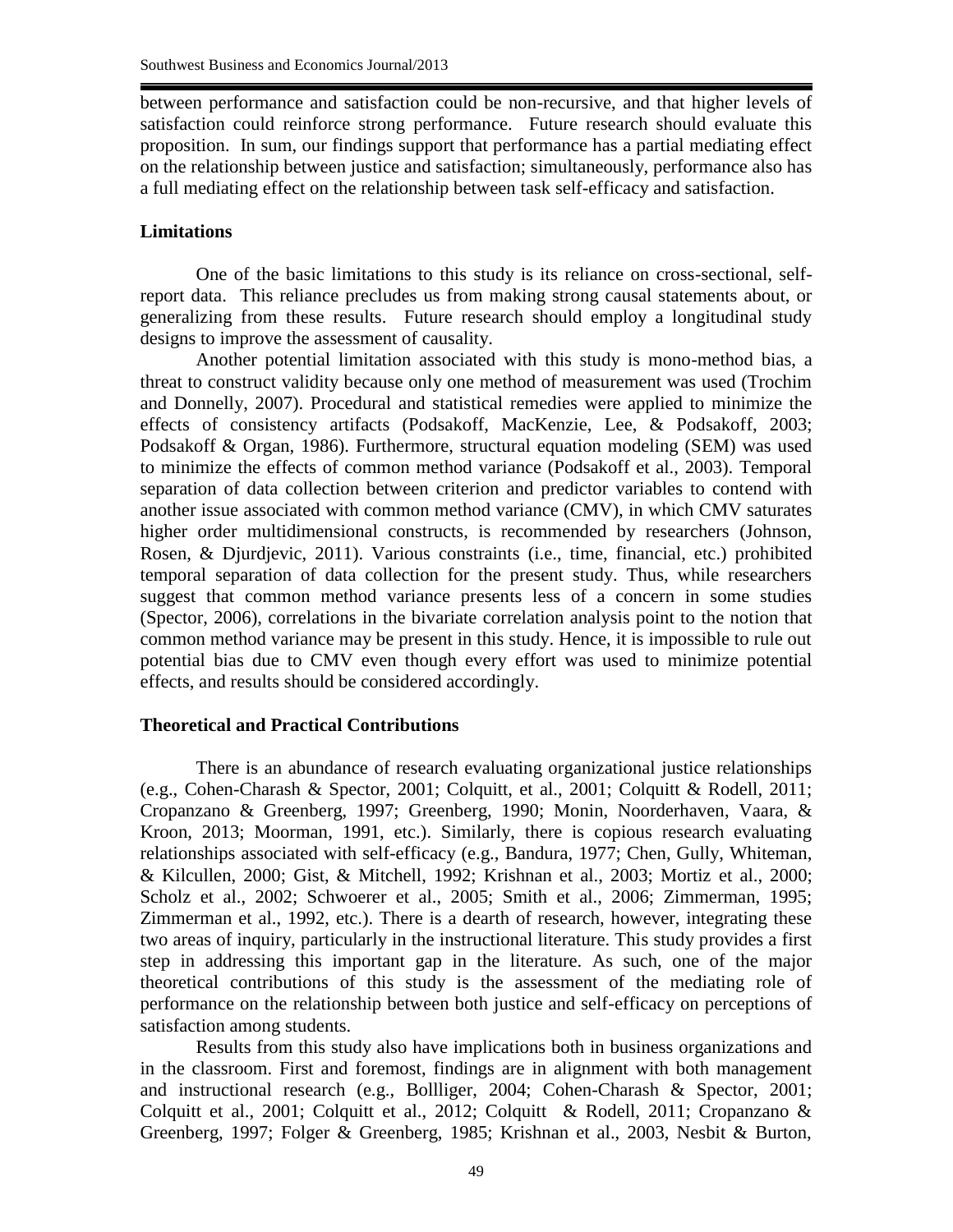2006; Swan, 2001) confirming that justice perceptions influence performance and satisfaction. Specifically, findings indicate that justice is an overall driver of satisfaction and performance. Those in charge should ensure that justice norms are embraced as part of an organization or institution's culture to ensure that individual performance and satisfaction are maximized.

Findings from this study indicate that self-efficacy does not influence performance but rather self-efficacy negatively influences satisfaction. These findings align with research (Vancouver et al., 2002; Vancouver et al., 2001) suggesting that individuals high in self-efficacy can underestimate the level of difficulty or overestimate their abilities (due to overconfidence). Thus, establishing clear expectations regarding difficulty can assist individuals in expending the appropriate amount of effort in reaching performance and satisfaction outcomes. It is important for professors and instructors to clarify expectations regarding coursework so that students do not underestimate either difficulty level or time allocation necessary in preparation for assignments and exams. Moreover, expectations should be explored and discussed to bring student's confidence levels in line with actual ability to perform well in challenging courses.

## **Future Research**

Future research should evaluate whether increasingly challenging circumstances influence performance and satisfaction for individuals both high and low in perceived self-efficacy. Moreover, evaluating perceived levels of difficulty (either very high or very low) would help expand the nomological network related to these associations. Future research efforts investigating these hypotheses, with other samples from both academia and various occupations to determine the robustness of results is also necessary. Additionally, studies with other consequences such as task performance, organizational citizenship behavior, turnover and organizational commitment would help extend understanding related to these associations. We encourage future studies that examine these outcomes, as well as research efforts with other, related consequences and longitudinal research designs as these types of investigations would be insightful.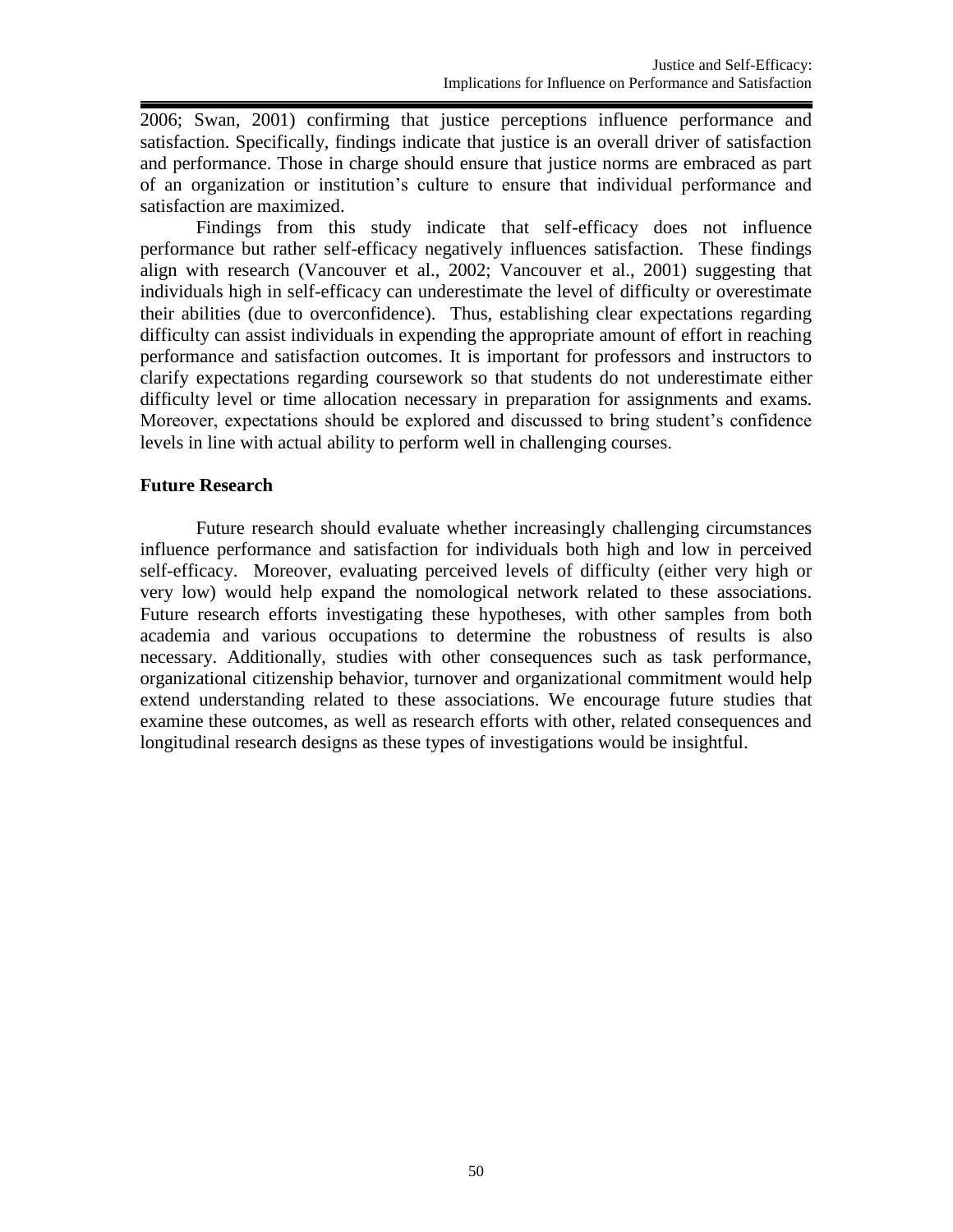#### **References**

- Adams, J. S. (1963). Toward and understanding of inequity. Journal of Abnormal and Social Psychology, 76, 422-436.
- Adams, J. S. (1965). Inequity in social exchange. In L. Berkowitz (Ed.), Advances in Experimental Social Psychology, 2, 267-299. New York: Academic Press.
- Alexander, S., & Ruderman, M. (1987). The role of procedural and distributive justice in organizational behavior. Social Justice Research, 1, 177-198.
- Ang, S., Van Dyne, L. & Begley, T. M. (2003). The employment relationship of foreign workers versus local employees: A field study of organizational justice, job satisfaction, performance, and OCB. Journal of Organizational Behavior, 24, 561- 583.
- Awamlch, R. & Al-Dmour, H. (2004). The impact of transformational leadership on job satisfaction and self-perceived performance of banking employees: The case of Jordan. International Business and Economics Journal, 3(11), 29-42.
- Bandura, A. (1977). Self-efficacy: Toward a unifying theory of behavioral change. Psychological Review, 84, 191-215.
- Bandura, A. (1977). Self-efficacy: The exercise of control. New York: Freeman.
- Barrick, M. R., Mount, M. K., & Strauss, J. P. (1993). Conscientiousness and performance of sales representatives: Test of the mediating effects of goal setting. Journal of Applied Psychology, 5: 715-722.
- Bies, R. J., & Moag, J. F. (1986). Interactional justice: Communication criteria of fairness. In R. J. Lewicki, B. H. Sheppard, & M. H. Bazerman (Eds.), Research on negotiations in organization (Vol. 1, pp. 43-55). Greenwhich, CT: JAI Press.
- Bolliger, D.U. (2004). Key Factors for Determining Student Satisfaction in Online Courses. International Journal on E-Learning, 3(1), 61-67. Norfolk, VA: AACE. Retrieved February 8, 2014.`
- Brief, A. P. (1998). The social psychology of attitudes. In Attitudes in and around organizations, 49-83, Sage Publications.
- Brown, M. W. and Cudeck, R. (1989). Single sample cross-validation indices for covariance structures. Multivariate Behavioral Research, 24: 445-455.
- Chen, Z.J. (2000). The impact of teacher-student relationships on college students' learning: Exploring the organizational cultures in the classroom. Qualitative Research Reports in Communication, 1, 76-83.
- Chen, G., Gully, L. M., & Eden, D. (2001). Validation of a new general self-efficacy scale. Organizational Research Methods, 4, 62-83.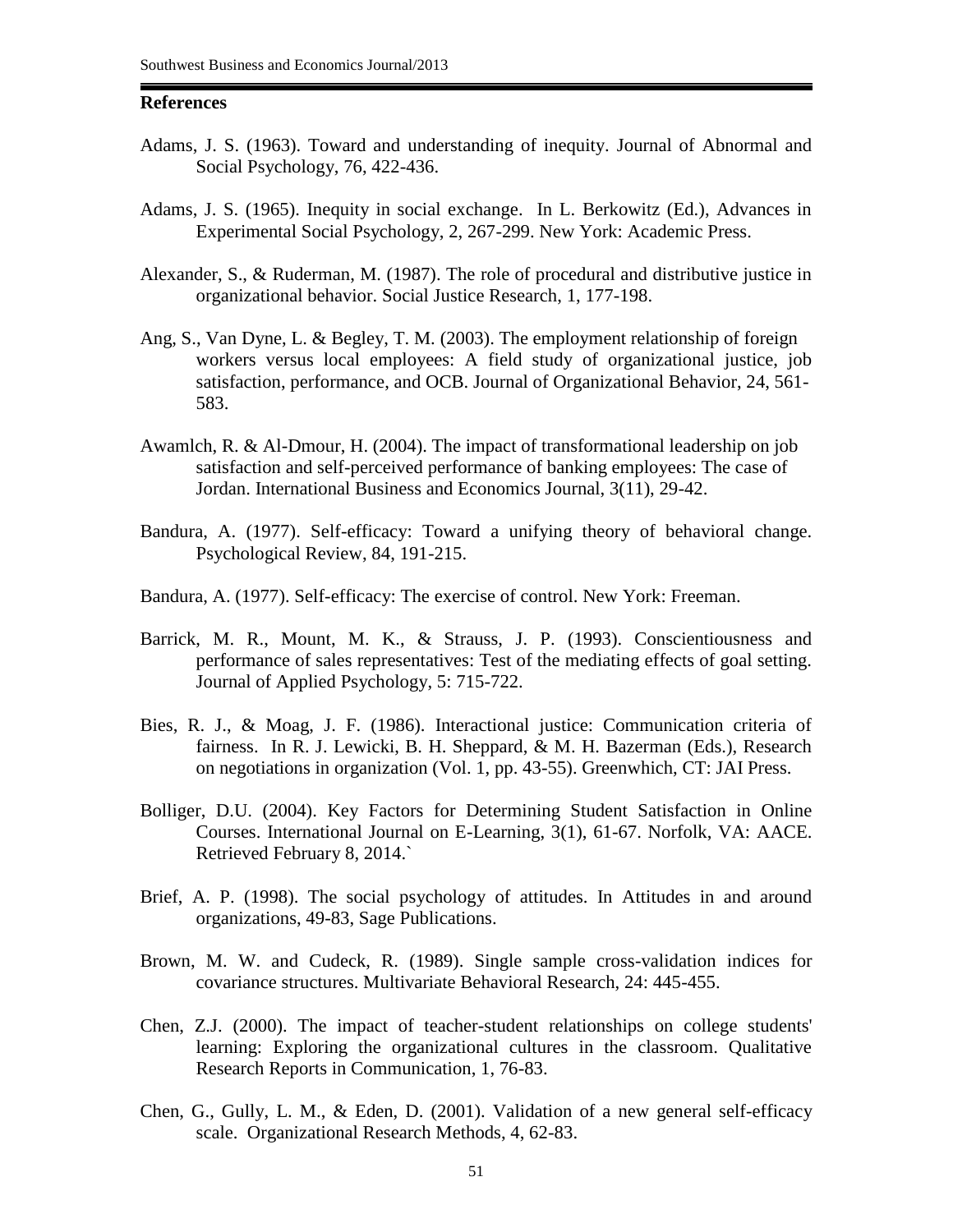- Chen, G., Gully, S. A., Whiteman, J. A., & Kilcullen, R. N. (2000). Examination of relationships among trait-like individual differences, state-like individual differences, and learning performance. Journal of Applied Psychology, 85, 835- 847.
- Chory, R.M. & McCroskcy, J.C. (1999). The relationship between teacher management communication style and affective learning. Communication Quarterly, 47, 1-11.
- Chory-Assad, R.M. (2002). Classroom justice: Perceptions of fairness as a predictor of student motivation, learning, and aggression. Communication Quarterly, 50(1), 58-77.
- Churchill, G.A. (1979). A paradigm for developing better measures of marketing constructs. Journal of Marketing Research, 16, 64-73.
- Cohen-Charash, Y. & Spector, P. E. (2001). The role of justice in organizations: A metaanalysis. Organizational Behavior and Human Decision Processes, 86(2), 278- 321.
- Colquitt, J. A. (1999, August). On the dimensionality of organizational justice: A construct validation of a measure. Paper present at the Annual Meeting of the Academy of Management, Chicago.
- Colquitt, J. A., Conolon, D. E., Wesson, M, J., Porter, C. O. L. H., & Ng, K. Y. (2001). Justice at the millennium: A meta-analytic review of 25 years of organizational justice research. Journal of Applied Psychology, 86, 425-445.
- Colquitt, J. A. & Rodell, J. B. (2011). Justice, trust, and trustworthiness: A longitudinal analysis integrating three theoretical perspectives. Academy of Management Journal, 54(6), 1183-1206.
- Colquitt, J. A., LePine, J. A., Piccolo, R. F., Zapata, C. P., & Rich, B. L. (2012). Explaining the justice-performance relationship: Trust as exchange deepener or trust as uncertainty reducer? Journal of Applied Psychology, 97, 1–15.
- Cropanzano, R., & Greenberg, J. (1997). Progress in organizational justice: Tunneling through the maze. In C.L. Cooper, & LT. Robertson (Eds.), International review of industrial and organizational psychology. 12. Chichester, UK: Wiley.
- Cropanzano, R., & Prehair, C. A. (1999). Using social exchange theory to distinguish procedural form interactional justice. Paper presented at the Annual Meeting of the Society for Industrial and Organizational Psychology, Atlanta, GA.
- Dirks, K. T., & Ferrin, D. L. (2002). Trust in leadership: Meta-analytic findings and implications for research and practice. Journal of Applied Psychology, 87,611- 628.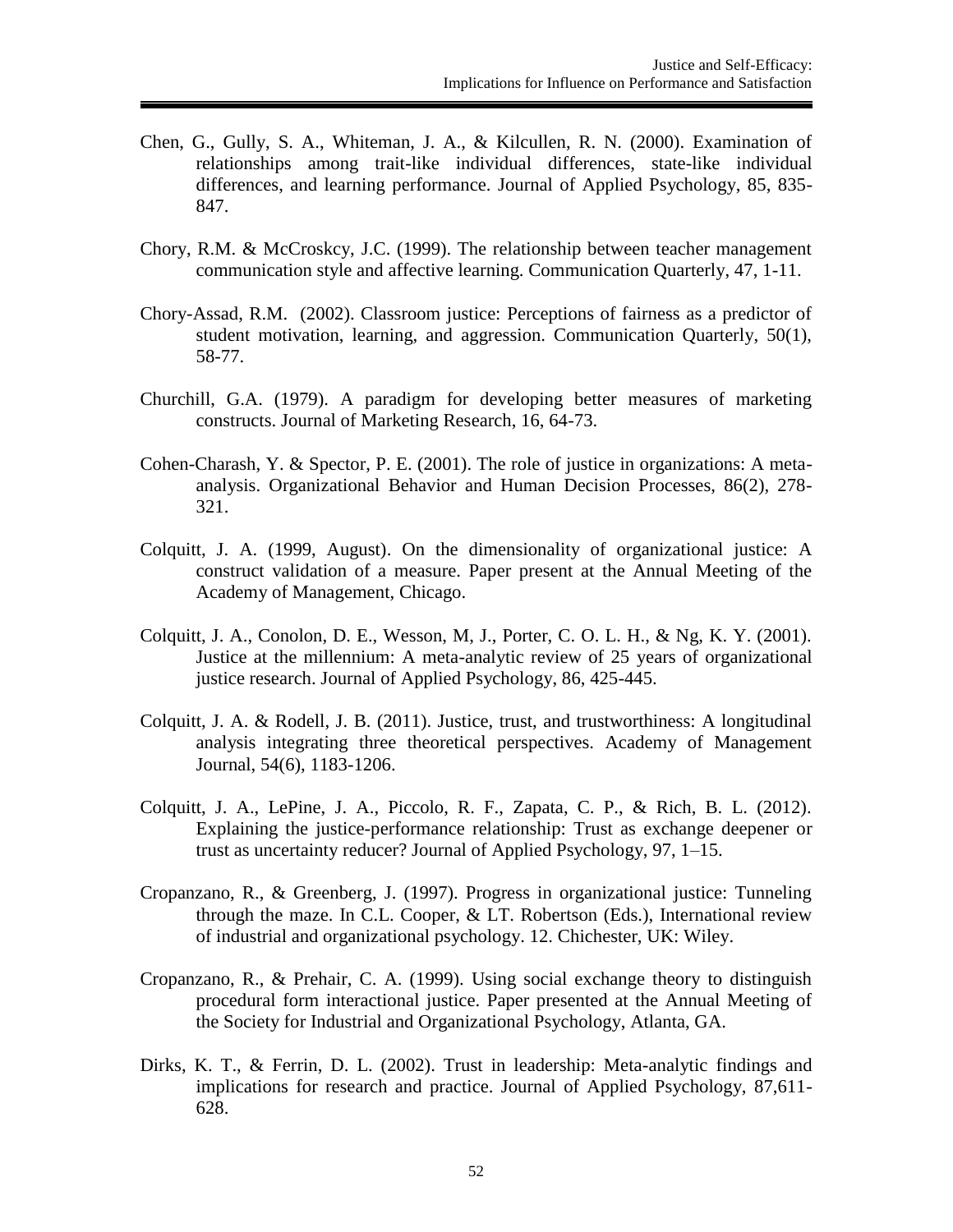- Folger, R., & Greenberg, J. (1985). Procedural justice: An interpretive analysis of personnel systems. In K. M. Rowland & G. R. Ferris (Eds.), Research in personnel and human resource management, (Vol 3, p. 141-183). Greenwich, CT: JAI Press.
- Folger, R. & Konovsky, M. A. (1989). Effects of procedural and distributive justice on reactions to pay raise decisions. Academy of Management Journal, 32, 115-130.
- Gilliand, S. W. (1994). Effects of procedural and distributive justice on reactions to a selection system. Journal of Applied Psychology, 79, 669-691.
- Gist, M. E., & Mitchell, T. R. (1992). Self-efficacy: A theoretical analysis of its determinants and malleability. Academy of Management Journal, 17, 183-211.
- Greenberg, J. (1990). Organizational justice: Yesterday, today, and tomorrow. Journal of Management, 16(2), 399-432.
- Hair, J. F. Anderson, R. E., Yatham, R. L. , & Black, W. C. (1995). Multivariate Data Analysis, Fourth Edition. Prentice Hall, Upper Saddle River, NJ.
- Johnson, R. E., Rosen, C. C., Djurdjevic, E. (2011). Assessing the impact of common method variance on higher order multidimensional constructs. Journal of Applied Psychology, 96, 744-761.
- Joreskog, K. & Sorbom, D. (1993). LISREL 8: Structural Equation Modeling with the SIMPLIS Command Language, Erlbaum, Hillsdale, NJ.
- Judge, T., Bono, J. E., Thoresen, C. J., & Patton, G. K. (2001). The job satisfaction-job performance relationship: A qualitative and quantitative review. Psychological Bulletin, 127(3), 376-407.
- Kaiser, H.F. (1960). The application of electric computers to factor analysis. Educational and Psychological Measurement, 20: 141-151.
- Kanifer, R. (1987). Task-specific motivation: An integrative approach to issues of measurement, mechanisms, processes, and determinants. Journal of Social and Clinical Psychology, 5, 237-264.
- Krishnan, B. C., Netenmeyer, R. G., & Boles, J. S. (2003). Self-efficacy, competitiveness, and effort as antecedents of salesperson performance. Journal of personal Selling & Sales Management, 22 (4), 285-295.
- Leventhal, G. S. (1976). The distribution of rewards and resources in groups and organizations. In L. Berkowitz & W. Walster (Eds.), Advances in experimental social psychology (Vol. 9. Pp. 91-131). New York, NY. Academic Press.
- McFarlin, D. B, & Sweeney, P. D. (1992). Distributive and procedural justice as predictors of satisfaction with personal and organizational outcomes. Academy of Management Journal, 35, 626-637.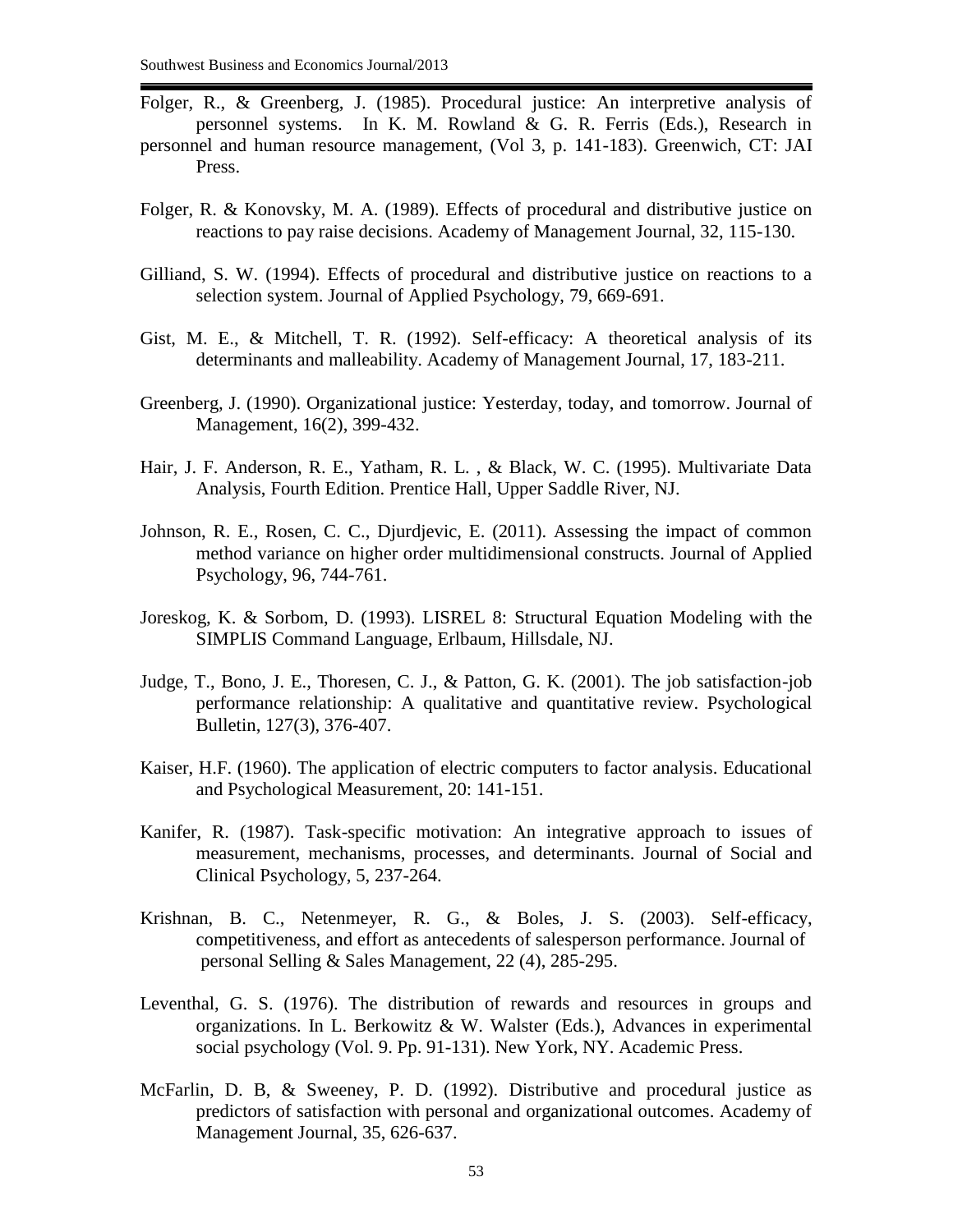- Meyer, S.M. & Collier, D.A (2001). An Empirical Test of the Causal Relationships in the Baldrige Health Care Pilot Criteria. Journal of Operations Management, 19(4), 2403-425
- Moorman, R. H. (1991). Relationship between organizational justice and organizational citizenship behaviors: Do fairness perceptions influence employee citizenship? Journal of Applied Psychology. 76, 845-855.
- Monin, P., Noorderhaven, N., Vaara, E., & Kroon, D. (2013). Giving sense to and making sense of justice in postmerger integration. Academy of Management Journal, 56(1), 256-284.
- Mortiz E., Feltz, D. L., Fahrbach, K. R., & Mack, D. E. (2000). The relation of selfefficacy measures to sports performance: A meta-analytic review. Research Quarterly for Exercise and Sport, 71, 280-294.
- Nesbit, P. L., & Burton, S. (2006). Student justice perceptions following assignment feedback. Assessment & Evaluation in Higher Education, 31(6), 655–670.
- Niehoff, B. P., & Moorman, R. H.. (1993). Justice as a mediator of the relationship between methods of monitoring and organizational citizenship behavior. Academy of Management Journal, 36(3), 527-557.
- Nunnally, J. C. (1978). Psychometric Theory. New York: McGraw-Hill.
- Olorunniwo, F., Hsu, M. K. & Udo, G. (2006). Service quality, customer satisfaction, and behavioral intentions in the service factory. Journal of Services Marketing, 20(1), 59-72.
- Otto, K.., Glaser, D., & Dalbert, C. (2009). Mental health, occupational trust, and quality of working life: Does belief in a just world matter? Journal of Applied Social Psychology, 39(6), 1288–1315.
- Pincus, J. D., Knipp, J. E. & Rayfield, R. E. (1990). Internal communication and job satisfaction revisited: The impact of organizational trust and influence on commercial bank supervisors. Public Relations Research Annual, 2, 173-192.
- Podsakoff, P. M., MacKenzie, S. B., Lee, J-Y. & Podsakoff, N. P. (2003). Common method bias in behavioral research: A critical view of the literature and recommended remedies. Journal of Applied Psychology, 88(5), 879-903.
- Podsakoff, P. A. & Organ, D. W. (1986). Self-reports in organizational research: Problems and prospects. Journal of Management, 12, 531-544.
- Potosky, D., & Ramakrishna, H. V. (2002). The Moderating Role of Updating Climate Perceptions in the Relationship between Goal Orientation, Self-Efficacy, and Job Performance. Human Performance, 15(3), 275-297.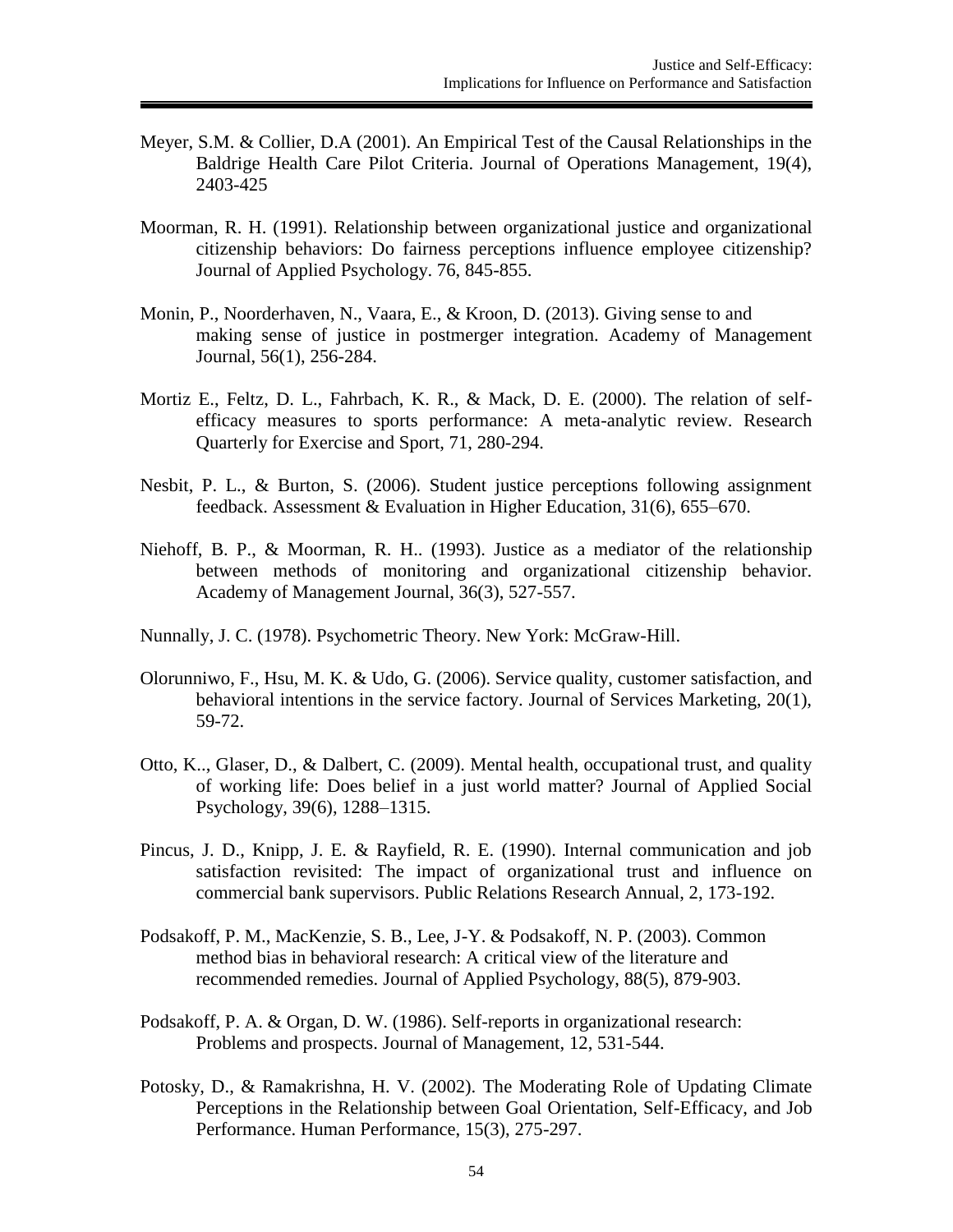Rawls, J. (1971). A theory of justice. Cambridge, MA: Harvard University Press.

- Richmond, V.P. & Mi-Croskey, J.C. (Eds.) (1992). Power in the classroom: Communication, control, and concern. Hillsdale, NJ: Lawrence Erlbaum Associates.
- Rom´n, S. (2003). The impact of ethical sales behavior on customer satisfaction, trust, and loyalty to the company: An empirical study in the financial services industry. Journal of Marketing Management, 19(9/10), 915-939.
- Scholz, U., Dona, B. G., Sug, S., & Schwarzer, R. (2002). Is general self-efficacy a universal construct? Psychometric findings from 25 countries. European Journal of Psychological Assessment, 18, 242-251.
- Schwarzer, R. (Ed.) (1992). Self-efficacy: Thought control of action. Washington, DC: Hemisphere.
- Schwarzer, R., & Jerusalem, M. (1995). Genrealized Self-Efficacy scale. In J. Weinman, S. Wright, & M. Johnston, Measures in health psychology: A user's portfolio. Causal and control beliefs (pp. 35-37). Windsor, UK: NFER-Nelson.
- Schwoerer, C. E., May, D. R., Hollensbe, E. C., & Mencl, J. (2005) General and specific self-efficacy in the context of a training intervention t enhance performance expectancy. Human Resource Development Quarterly, 16(1), 111-128.
- Shao, R., Rupp, D. E., Sharlicki, D. P., & Jones, K. S. (2013). Employee Justice Across Cultures: A meta-analytic review. Journal of Management, 39(1): 263-301.
- Smith, S. A., Kass, S. J., Rotunda, R. J., & Schneider, S. K. (2006). If at first you don't succeed: Effects of failure on general and task-specific self-efficacy and performance. North American Journal of Psychology, 8(1), 171-182.
- Spector, P. E. (2006). Method variance in organizational research: Truth or urban legend? Organizational Research Methods, 9, 221-232.
- Stajkovic, A. D., & Luthans, F. (1998). Self-efficacy and work related performance: A meta-analysis. Psychological Bulletin, 124(2), 240-261.
- Swan, K. (2001). Virtual interactivity: design factors affecting student satisfaction and perceived learning in asynchronous online courses. Distance Education, 22, (2), 306-331.
- Sweeney, P. D., & McFarlin, D. B. (1997). Process and outcome: gender difference in the assessment of justice. Journal of Organizational Behavior, 18, 83-98.
- Sweeney, P. D., & McFarlin, D. B. (1993). Workers' evaluations of the "ends" and the "means": An examination of four models of distributive and procedural justice. Organizational Behavior and Human Decision Processes, 55, 23-40.